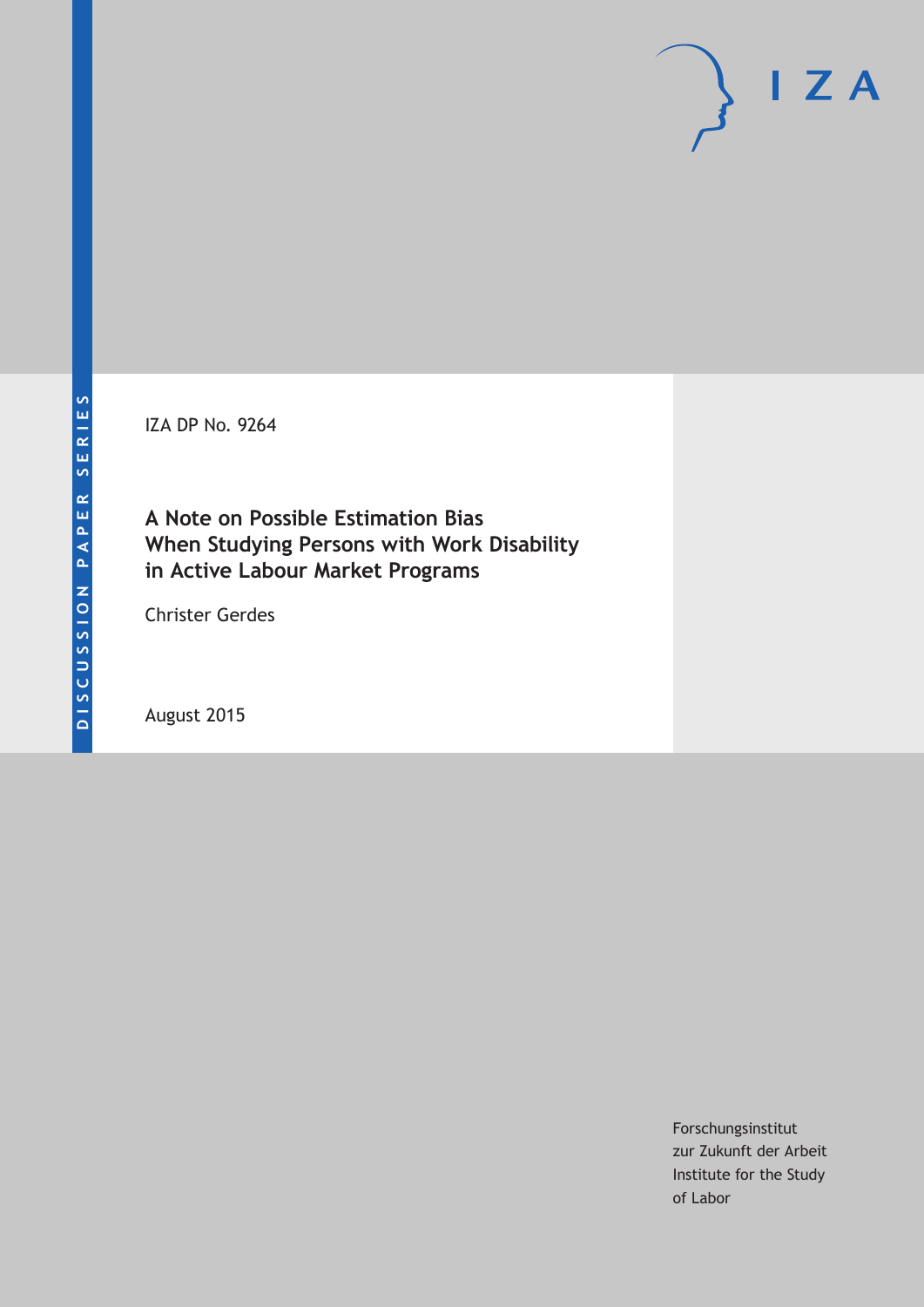# **A Note on Possible Estimation Bias When Studying Persons with Work Disability in Active Labour Market Programs**

### **Christer Gerdes**

*Swedish Public Employment Service, SOFI, Stockholm University and IZA* 

Discussion Paper No. 9264 August 2015

IZA

P.O. Box 7240 53072 Bonn Germany

Phone: +49-228-3894-0 Fax: +49-228-3894-180 E-mail: iza@iza.org

Any opinions expressed here are those of the author(s) and not those of IZA. Research published in this series may include views on policy, but the institute itself takes no institutional policy positions. The IZA research network is committed to the IZA Guiding Principles of Research Integrity.

The Institute for the Study of Labor (IZA) in Bonn is a local and virtual international research center and a place of communication between science, politics and business. IZA is an independent nonprofit organization supported by Deutsche Post Foundation. The center is associated with the University of Bonn and offers a stimulating research environment through its international network, workshops and conferences, data service, project support, research visits and doctoral program. IZA engages in (i) original and internationally competitive research in all fields of labor economics, (ii) development of policy concepts, and (iii) dissemination of research results and concepts to the interested public.

IZA Discussion Papers often represent preliminary work and are circulated to encourage discussion. Citation of such a paper should account for its provisional character. A revised version may be available directly from the author.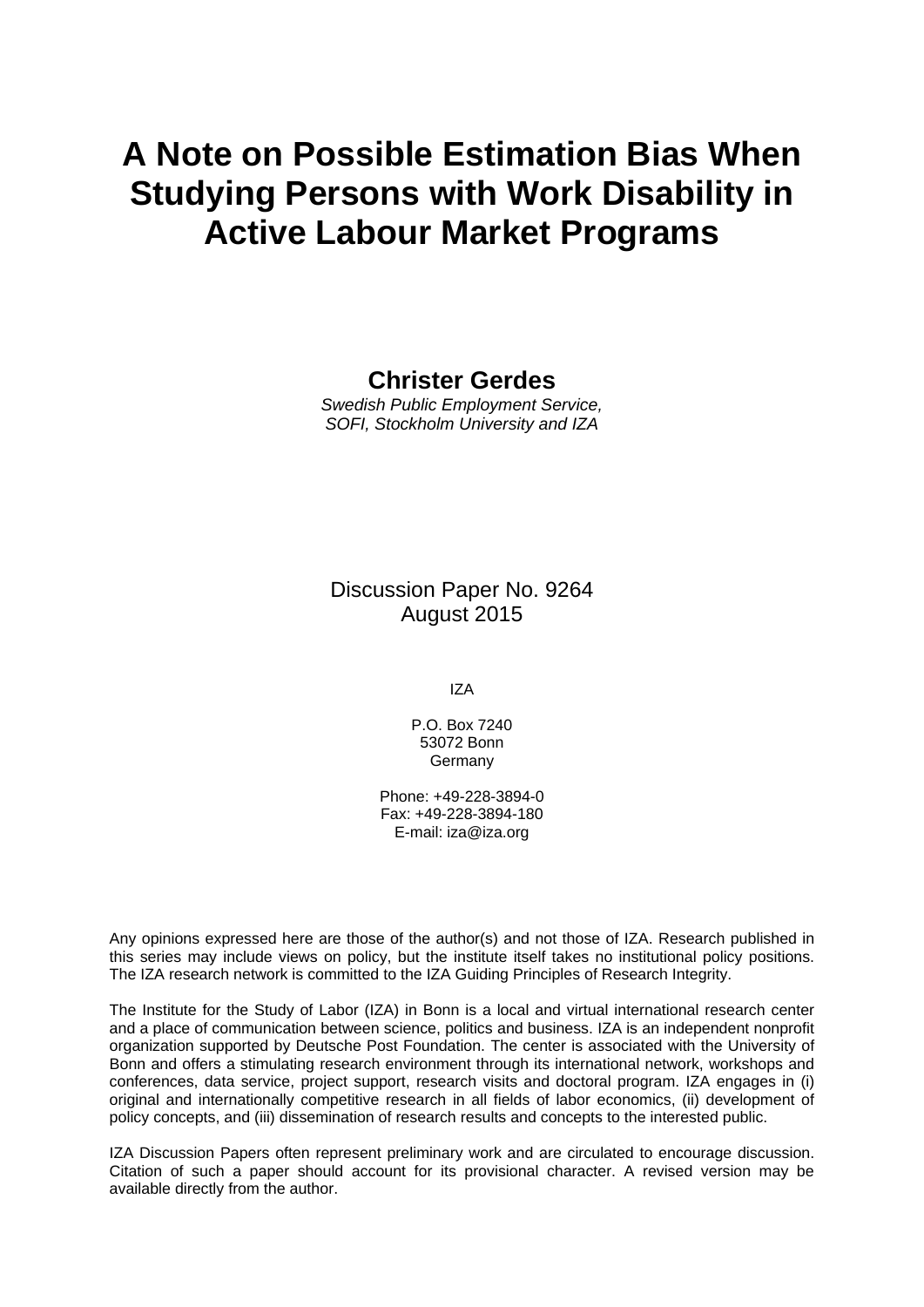IZA Discussion Paper No. 9264 August 2015

# **ABSTRACT**

# **A Note on Possible Estimation Bias When Studying Persons with Work Disability in Active Labour Market Programs\***

This study looks at the effects of participating in active labour market policy programs for persons with work disabilities. More in detail, it draws attention to the importance of taking into account the timing of when a work disability has been registered for persons attending ALMP programs. We argue that not controlling for time of events, i.e. the exact time a participant starts a program, as well as the time that person is being registered with a work disability, implies a risk of ending up with biased estimations with respect to the effectiveness of certain ALMP programs.

JEL Classification: C18, C52, D04, J18, H42

Keywords: work disability, ALMP programs, endogenous selection, post registration bias

Corresponding author:

 $\overline{a}$ 

Christer Gerdes Swedish Public Employment Service Department of Analysis Research and Evaluation Unit SE 113 99 Stockholm Sweden E-mail: christer.gerdes@arbetsformedlingen.se

<sup>\*</sup> I would like to thank Per Johansson and the staff at the Research and Evaluation Unit (especially Ann-Christin Jans and Gülay Özcan), for helpful comments on earlier drafts of the paper. Any opinions expressed here are those of the author and not those of the Swedish Public Employment Service.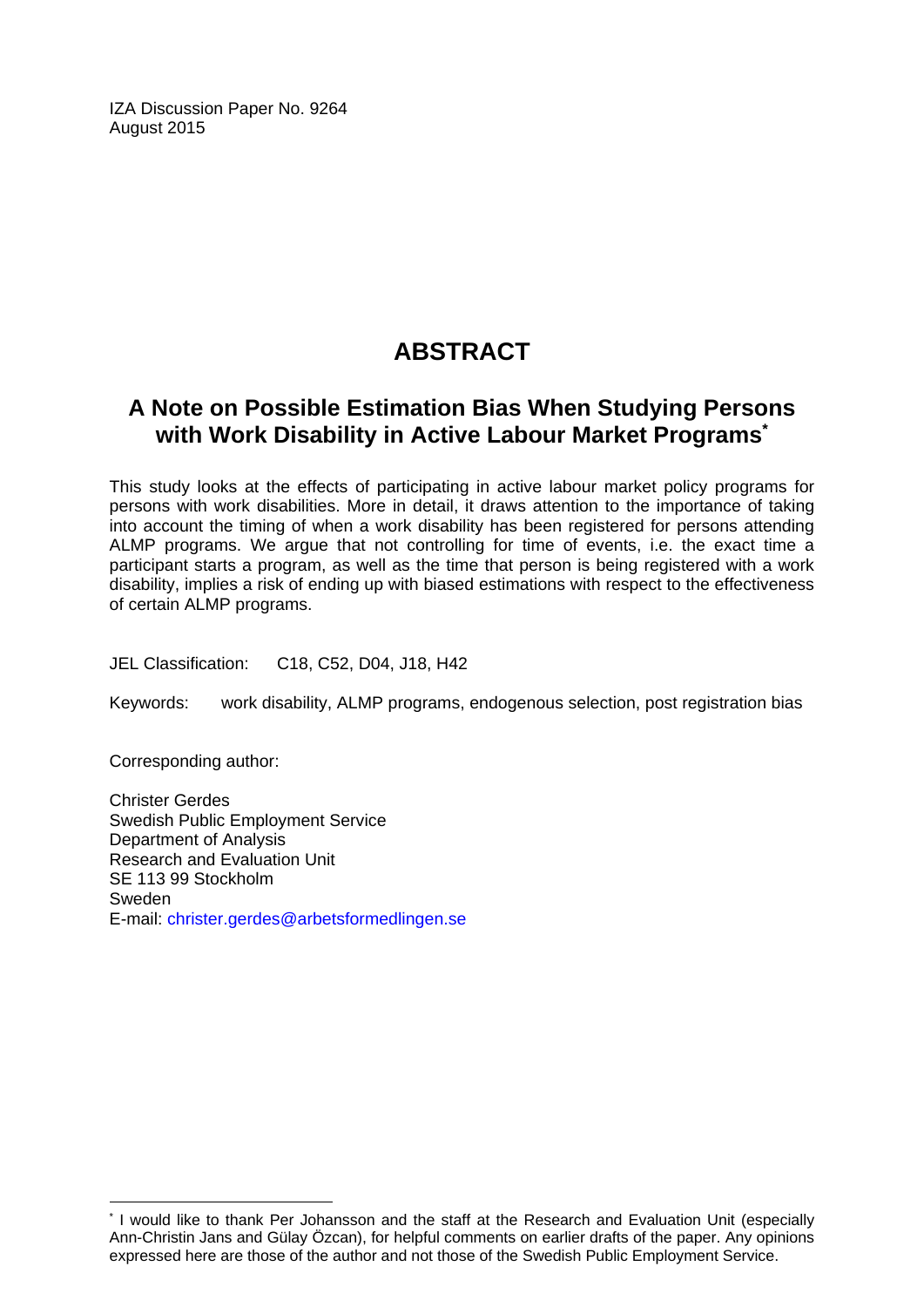#### 1 **Introduction**

This report looks at labour market outcomes following from participating in active labour market (ALMP) programs for persons with disabilities that imply reduced work capacity. The focus thereby is not on programs explicitly designed for persons with work disability, but programs that are open for the majority of persons registered as unemployed. More precisely, this study draws attention to the importance of taking into account the timing of when the work disability has been registered. Most evaluations of labour market programs build on data that typically is accessed long time after the period a researcher intends to analyse. From an evaluator's point of view it is rather common that one wants to assess the results of program participation in the medium to long term, which regularly implies a follow-up period of several years, or that one intends to follow historical patterns regarding effects of programs over the course of several years back in time.

Studies based on register data that measure the effects of ALMP programs hardly ever take into account the actual time when a disability code has been set. Regularly this follows from that most researchers rely on that statistical authorities are providing them with accurate data. However, as this report will show, researchers in the field of (ALMP) program evaluation should become aware of the possible endogeneity aspects that can arise due to *subsequent updating* of participants disability status. In praxis such process could look like as follows: the variable from registers that indicates if a person has some kind of disability is "empty" to begin with; at a later point in time he/she gets a disability registered, so that the variable indicating disability status will show some functional impairment. In practical terms this means that if one extracts data some years after the period one intends to study, it might look like that the person had his/her code registered for a much longer period of time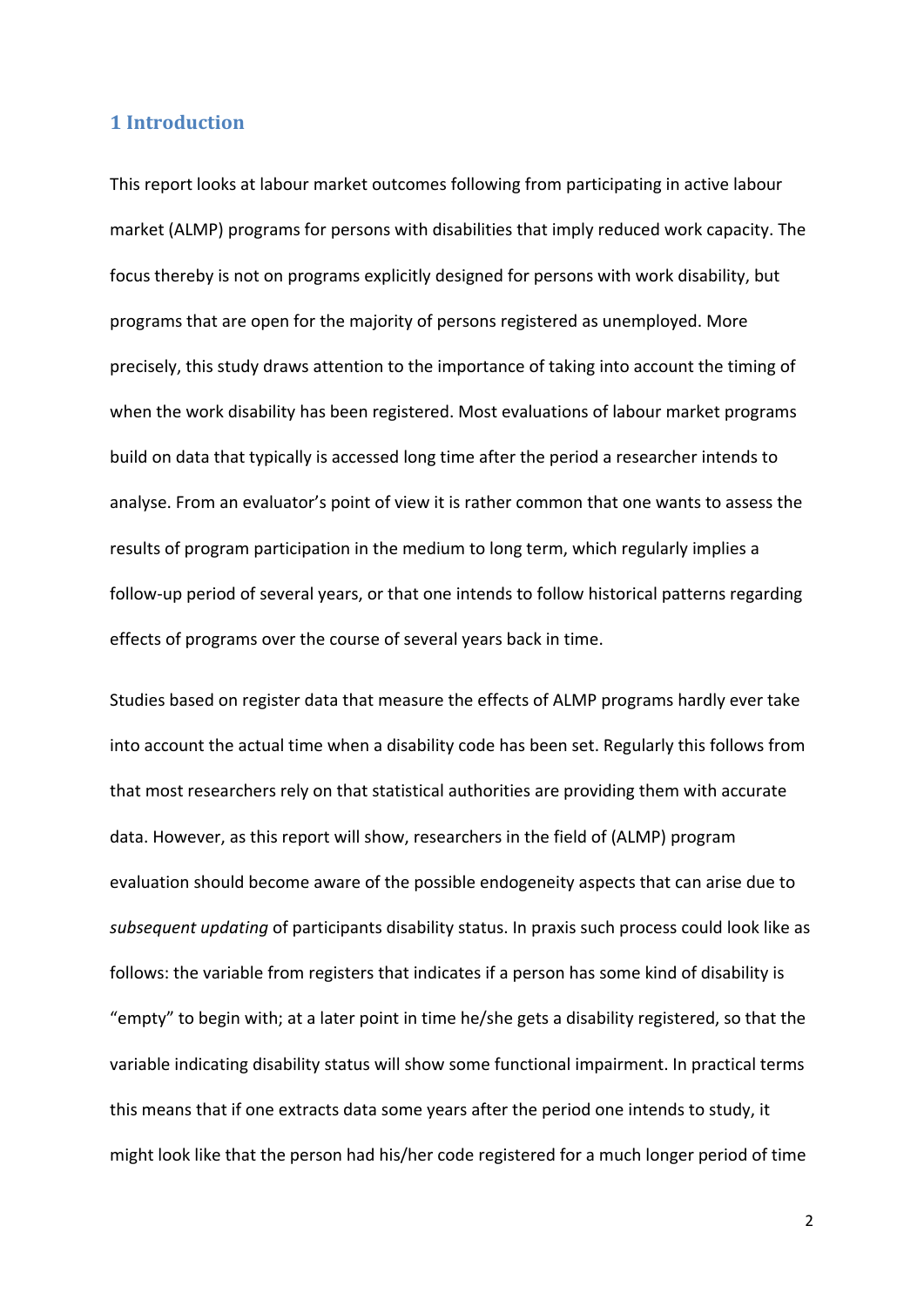than actually had been the case, sometimes even indicating that the code was set before the time that person took part in the program. This report shows that this "backdating" of coding of disability status could lead to misleading results and inaccurate conclusions about the effectiveness of labour market programs where persons with functional impairment participate.

The guidelines applied at the Swedish Public Employment Service (PES) regarding the recording of disability do not follow a rigorous and standardised order. According to Angelov and Eliason (2014b), who study the likelihood of getting a disability classification or not during the period 2003‐2008, certain volume targets can determine who and how many persons that receive a disability registered. Certain measures, such as work aids or some forms of subsidized employment, require that the persons have received a disability classification before they can be assigned to such measures. To some extent, it can be said that the registration of a disability is related to the question of what measures should be taken to help that person. Angelov and Eliason (2014b) also points out that the fact that a disability is registered can have its downsides. This follows from that persons who get a code are at risk of being stigmatized, or that it can affect their self‐perception in a negative way.

The remaining paper is structured as follows. Chapter 2 discusses implications following from the way registration of work disability is done and how this translates into a risk for biased estimations. For illustrational purposes, a simple model describing the mechanism underlying various forms of endogenity bias is introduced and discussed. Chapter 3 provides examples showing differences in outcomes of empirical estimations that take account of (i.e., eliminates cases of) post‐registration of work disability compared to the situation when this is not been done, i.e. the way evaluations of ALMP programs usually are conducted.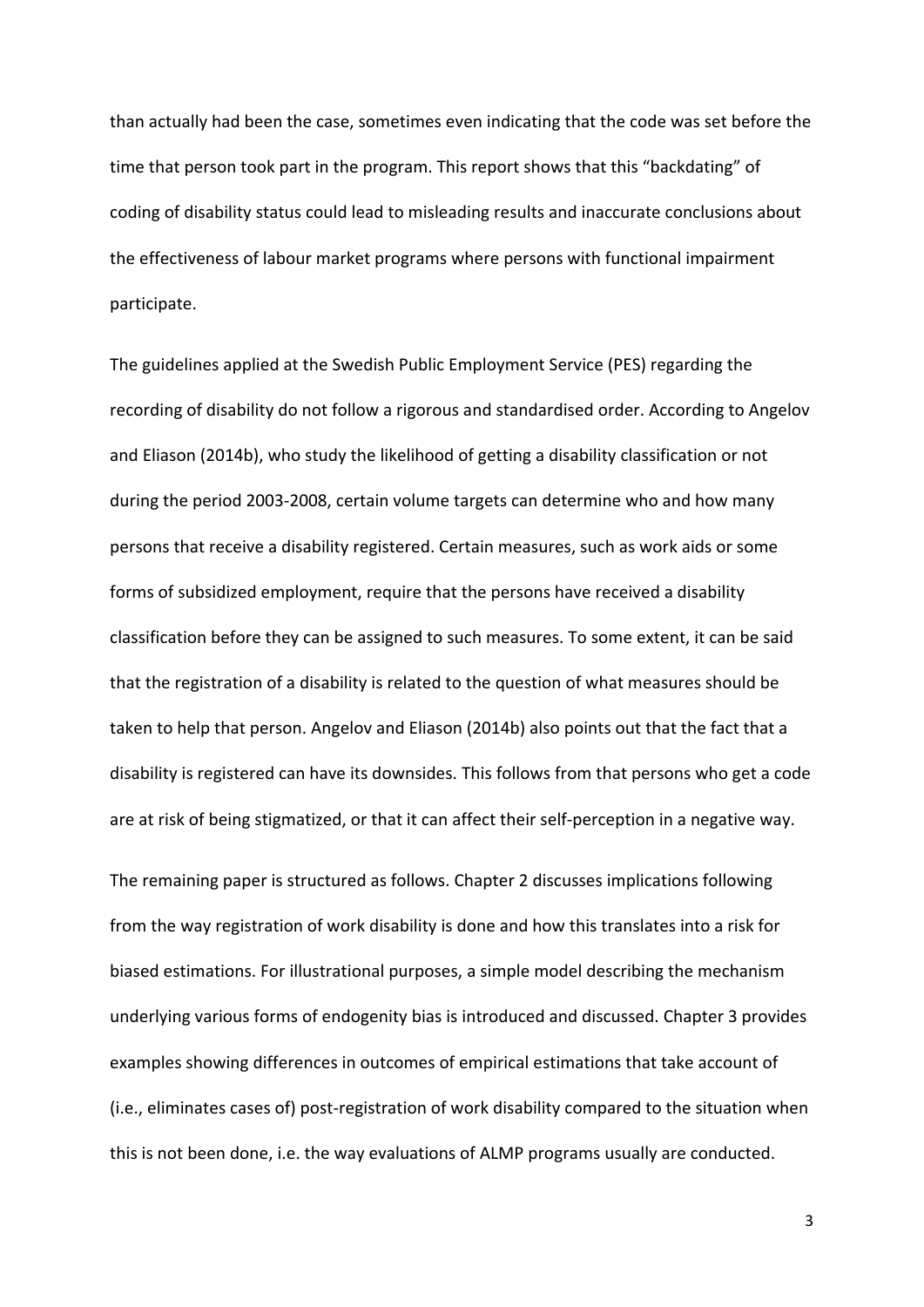Chapter 4 provides a discussion of results and its implications for researchers, while chapter 5 concludes.

#### **2 Background and model**

Using Swedish data, Johansson and Skedinger (2005, 2009) have been able to show that there is a positive association between the duration of a person's unemployment period and her probability of getting a work disability code assigned. Their results are based on a comparison of records of work disability and participants' responses to questions regarding self‐perceived health. They find that subsequent registration of a work disability over the course of a person's unemployment period typically is not matched by an according change of self‐perceived health. Actually, being unemployed for some time might be taken as evidence that a functional disorder should be recorded as work disability, see Johansson and Skedinger (2005, p. 36).<sup>1</sup> That claim strongly underscores that there is an impending risk of endogenous selection of job seekers with work disabilities for ALMP program evaluations that aim to measure the impact of program participation.

#### **2.1 The model**

In order to facilitate understanding, one might think of a Becker‐Mincer inspired analytical framework, where the outcome of interest is an individual's propensity of finding a job for

 $1$  That view is confirmed by Homqvist (2008), arguing that regularly job seekers who are classified as "disabled" do not consider themselves as having a work disability, but are encouraged to become registered with a disability code by case workers at the PES. A similar argument is made by Garsten and Jacobsson (2014), pointing to that being disabled can increase a person's chances of finding employment by means of ALMP measures that target persons with work disability "where a disability code is the path to special assistance and employment" p.845.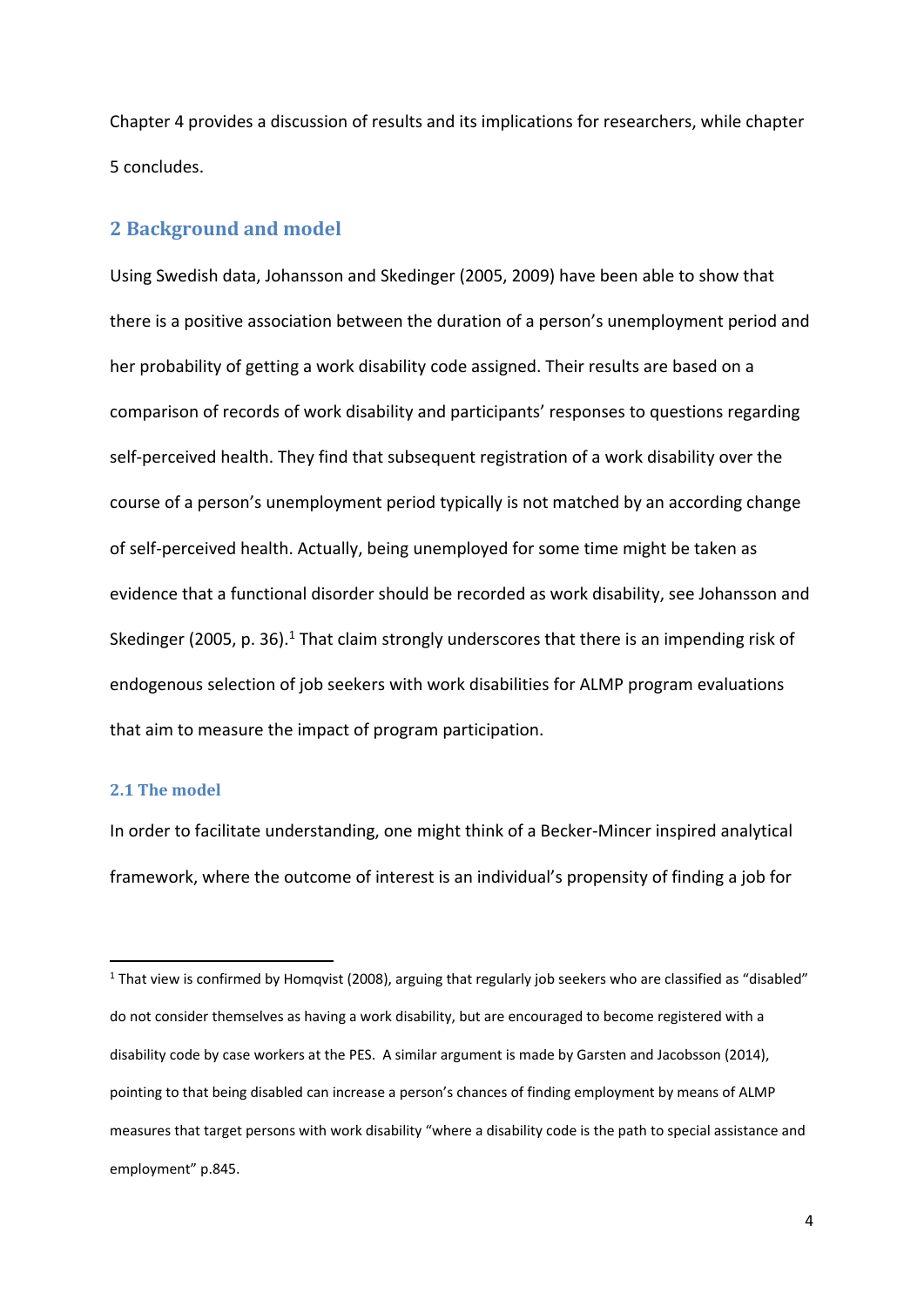persons being registered as unemployed. In the spirit of such a framework, as ingoing variables one might think of including age, gender, work experience, (length of) education, as well as other variables intended to capture productivity related characteristics. We consider employment training to be a human capital enhancing (dichotomous) factor that adds to other individual characteristics at a constant rate.<sup>2</sup> The general model can then be formulated as follows:

 $Empl = \beta_1 age + \beta_2 age^2 + \beta_3 work experience + \beta_4ecuation + \beta_5empl training + X\beta + \varepsilon$ 

Here the outcome is being employed or not in subsequent periods, vector  $X$  are other variables that can be observed in the data, while the residual term  $\varepsilon$  includes remaining, possibly unobserved productivity related characteristics. As usual, all three human capital related aspects listed above, i.e. work experience, education, as well as employment training, are assumed to have a positive impact on the propensity of finding a job.

There are both persons with and without registered work disability among both participants and (would‐be) control group members at the time they were registered as unemployed. Some form of functional impairment is one of several underlying individual fix characteristic of the persons under study, which for a number of persons are registered at an early stage, i.e. already at the time they become unemployed, while for others that status becomes registered at a later point in time; furthermore, for some persons their disability never show

<sup>&</sup>lt;sup>2</sup> We are aware that this is a strong simplification of the standard way of modelling outflow to employment, disregarding aspects such as reservation wage, the wage offer distribution, intensity of job search activities, etc. Also, the marginal return of employment training can look rather different across groups, e.g. having larger impact for initially better educated persons. For a discussion and references on the importance of educational upgrade later in life on labour market outcomes, see Vono de Vilhena et al. (2012).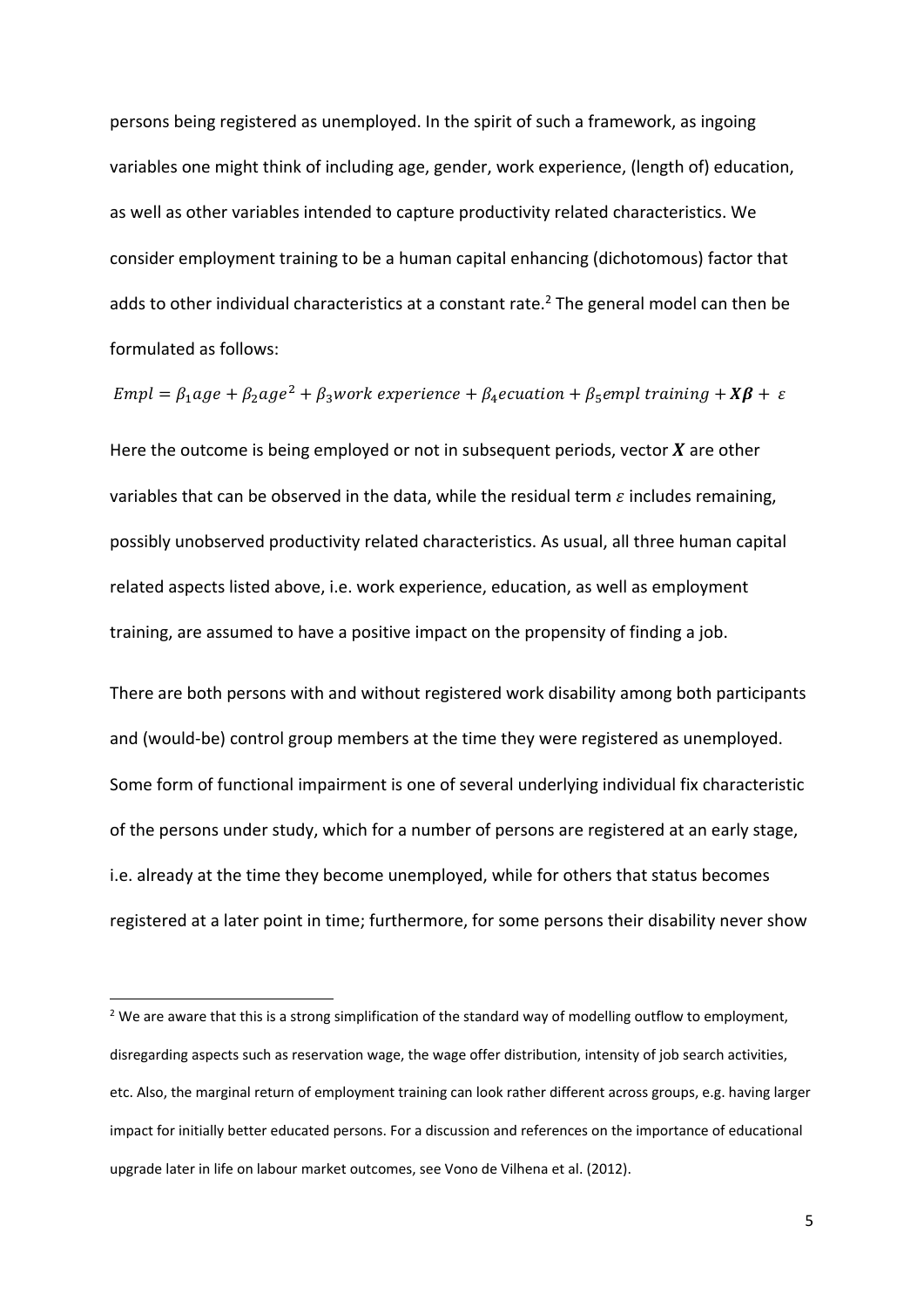up in the registers as they manage to leave unemployment for a job before such registration would be accomplished.

Being in the treatment or control group, i.e. what Lechner (2008) calls the "state of the world", will be denoted  $S \in \{0,1\}$ . To clarify subsequent discussion, let's think of a scenario where group assignment to treatment and control group has been perfectly random. The important aspect for the following discussion is that program assignment was not conditioned on persons having a diagnosed work disability or not.

There are three time periods to keep track of, i.e. period *t*, *t+1* and *t+2*: First, the program starts and ends in period *t*. The researcher is conducting her analysis of the program at period *t+2* based on available information concerning period *t* (e.g., participating in the program or not) as well as period *t+1* (e.g., being employed or not). Furthermore, assume that the researcher only can observe the "disability" status for a person as it appears in the data in period *t+1*, i.e. the researcher does not know if (or is indifferent to the fact that) the disability was recorded in either period *t* or *t+1*. Individuals are matched according to information on individual characteristics, i.e. with respect to disability status as well as other variables that are available in the registers in period *t + 2*. <sup>3</sup> As outlined before, here the researcher aims to study persons who have a registered work disability. Persons that might become relevant for the researcher can be denoted  $S_{d_t}$ , with

 $S_{d_t} \in \{0,1\}$ , where  $S_{d_t} \in S$  and  $d_t \in \{0,1\}$ .

<sup>3</sup> The main reason for introducing a time period *t+2* in the model is simply to take account of the time lag that use to arise before an event, such as being employed or unemployed in period *t+1*, will show up in the data that a researcher is using. For the following discussion only periods *t* and *t+1* are essentially needed.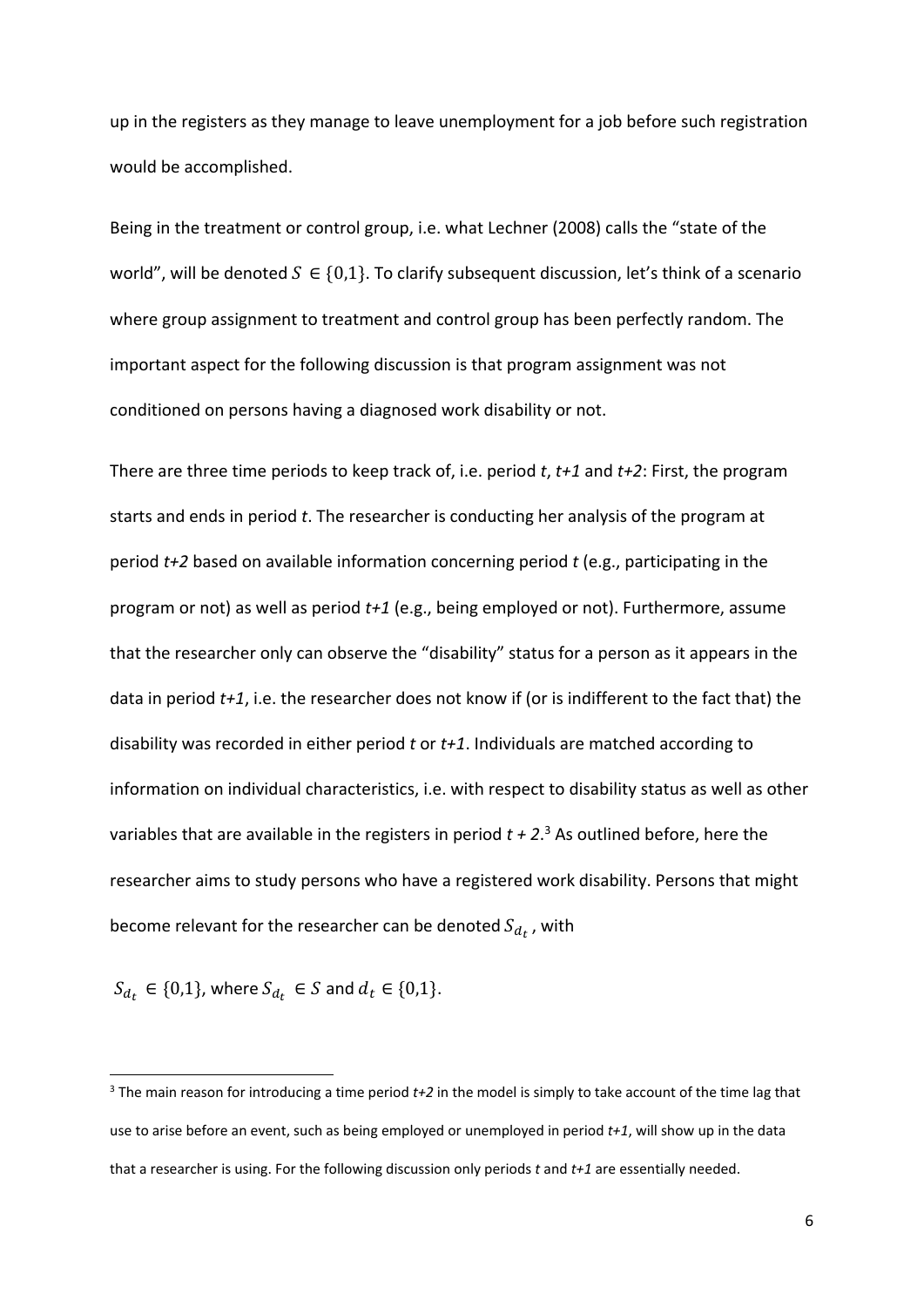Here  $d_t$  indicates if a person has a registered disability or not in period  $t$ . All persons included in  $S_{d_t}$  have in common that they have an *underlying*, sometimes undocumented, work disability that is constant over time. Once a work disability has been registered such information stays there over subsequent periods, so that

$$
S_{d_{t+1}} \in \{0,1\}
$$
, where  $S_{d_{t+1}} \in S_{d_t}$  and  $d_{t+1} \in \{1\}$ .

One common aspect for all persons included in sample  $S_{d_{t+1}}$  is that they all have a work disability registered in period  $t+1$ , such that  $d_{t+1} = 1$ . This implies that a person, no matter if belonging to the treatment or control group, can have a registered disability in period *t+1* without having it in period *t*, while it is not possible to have a registered disability in period *t*, but not in period  $t+1$ . From this it follows that  $d_{t+1} = 1$ , i.e. being registered with a disability in period *t+1*, is depending on that the individual either has been "awarded" a disability code already in period *t*, i.e.  $d_t = 1 \rightarrow d_{t+1} = 1$ , or, in case he/she did not already have a code in period *t*, he/she is unemployed in period  $t+1$ , i.e.  $u_{t+1} = 1$ , with  $u_0$  indicating if a person is unemployed or not in a given period. A person with undocumented disability in period *t*, who left registered unemployment for starting a job in period *t+1*, will not be assigned a disability in the employment office's registers and therefore that person never shows up in the researcher's data picking persons with registered work disability (extracted in period *t+2*). In the Appendix, figure A1, a process map is shown that aims to illustrate how the sample used by the researcher is determined.

The fact that a person is unemployed in period *t+1* to certain extent is the outcome of individual productivity related characteristics, call them *Xi*, which for ease of discussion are assumed to be time constant for each individual over period *t* and *t+1*; one of those characteristics is his/her (un)documented work disability.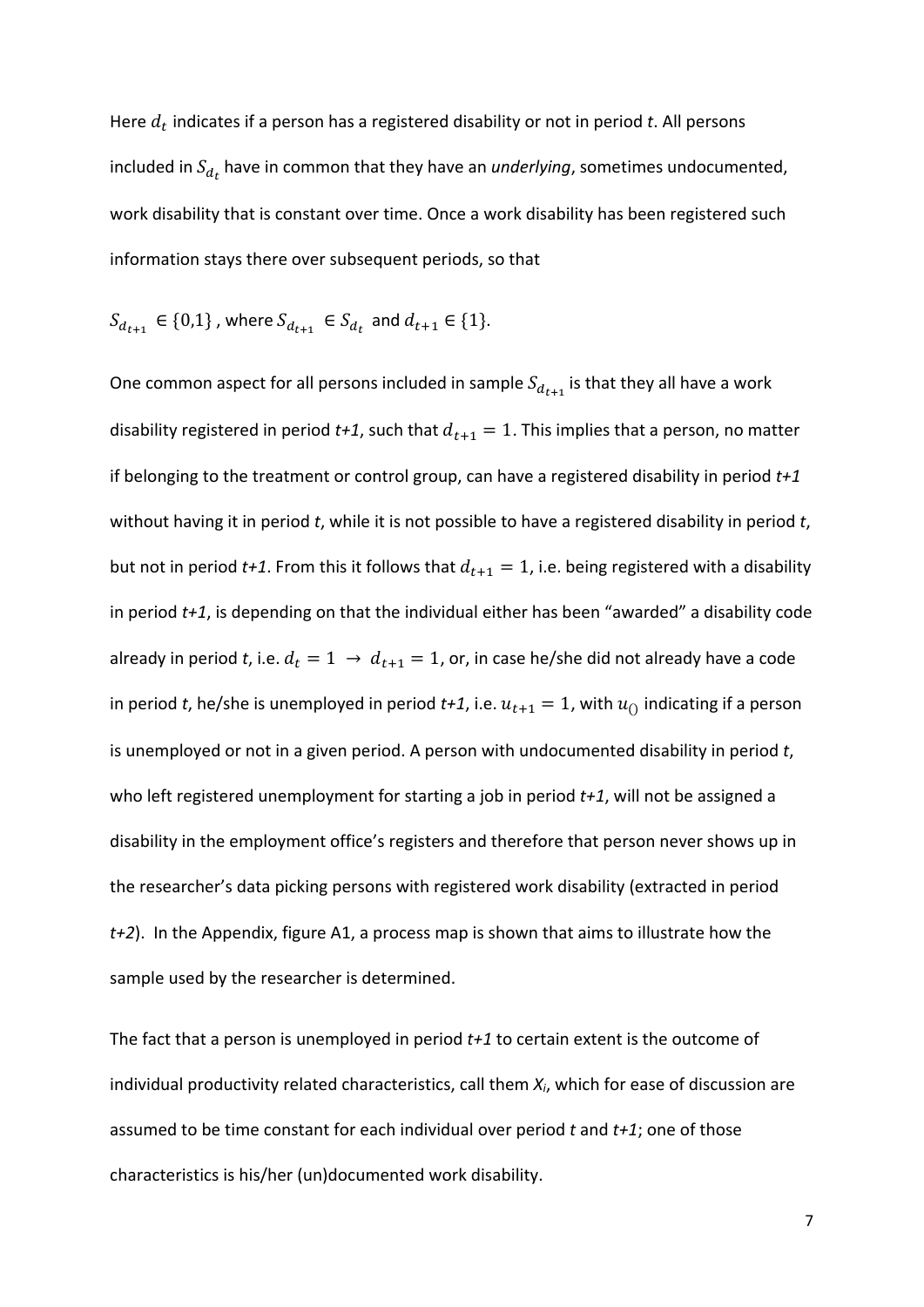Let  $\,U\,{}_{t+1}^1$ and  $\,U\,{}_{t+1}^0$  be the stock of unemployed in period  $t+1$  for persons in the treatment (superindex=1) and control group (superindex=0), respectively. From the set‐up outlined above it follows that  $|U|_{t+1}^1 < |U|_{t+1}^0$ . This implies that the probability in period t of staying unemployed in period *t+1* is smaller for persons in the treatment group than in the control group:

i) 
$$
P(u_{t+1} = 1 | S_{d_t} = 1) < P(u_{t+1} = 1 | S_{d_t} = 0).
$$

According to the made assumptions, the probability of having a work disability registered in period *t+1* is smaller for those who did not have a code already in period *t*:

ii) 
$$
P(d_{t+1} = 1 | d_t = 1) = 1
$$
;  $P(d_{t+1} = 1 | d_t = 0) < 1$ .

In case a person is unemployed in period *t+1* he/she gets his/her work disability registered with certainty:

iii) 
$$
P(d_{t+1} = 1 | d_t = 1; u_{t+1} = 1) = 1; P(d_{t+1} = 1 | d_t = 0; u_{t+1} = 1) = 1.
$$

The researcher departs from the set of persons observed with registered disability in period *t+1*, i.e. the data set  $S_{d_{t+1}}$ . Those in the treatment group ( $S_{d_{t+1}}$  =1) will determine the reference sample, for which the researcher is trying to find matching "statistical twins" from the sample of persons with registered work disability not taking part in the program  $(S_{d_{t+1}} = 0)$ . This process, regularly conducted by using a "propensity score" approach, will map each individual in the treatment group to a person in the control group. Matching will be based on observable characteristics that are available in the registers at time *t+2*.

#### **2.2 Selection based on individual characteristics**

Given that program participants have a higher outflow to work, it follows that to observe a person being unemployed in period *t+1* among persons participating in the program in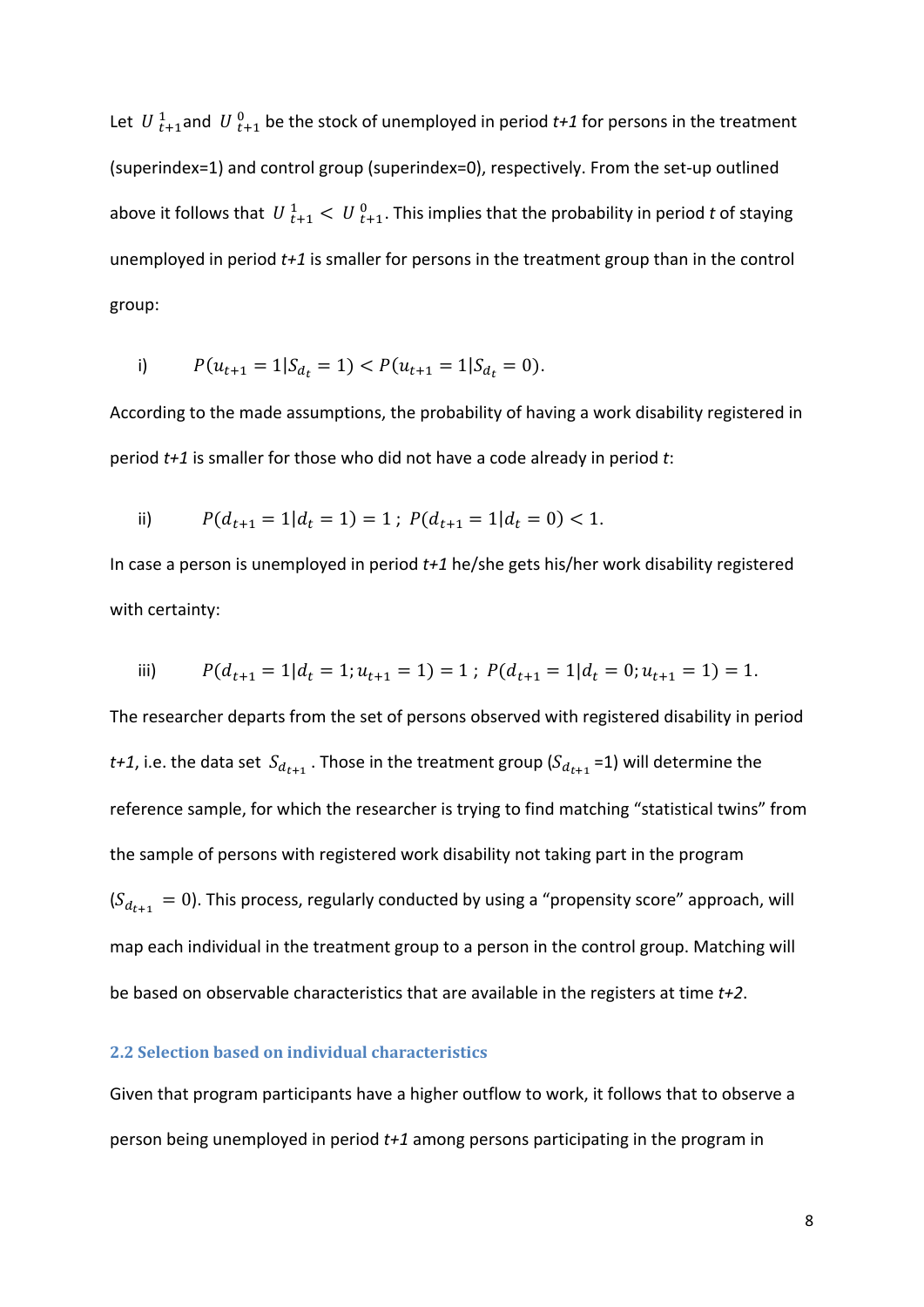period *t*, i.e.  $S_{d_t} = 1$ , their productivity related characteristics on average will be (weakly) inferior compared to those persons not participating in the program in period *t* (i.e.  $S_{d_t} = 0$ ) and that are unemployed in period *t+1.* Stated differently, becoming unemployed is less likely to occur for program participants, so that for persons that nevertheless become unemployed these are going to have inferior productivity‐related characteristics; the argument for this is that to a larger extent those persons in the lower end of the distribution of participants in  $S_{d_t} = 1$ , i.e. those participants that are relatively less productive (e.g. those with lower education and/or less work experience) will show up as unemployed in period *t+1*. Importantly, this kind of downward selection with respect to productivity‐related characteristics of persons that become unemployed in period *t+1* will be more pronounced for those who participated in employment training than what is the case for persons in the control group. From this follows that the sample of persons being unemployed in period *t+1* will look different with respect to individual characteristics of program participants and persons belonging to the control group, respectively:

$$
U^1_{t+1}(\overline{X}^1_d) \cong U^0_{t+1}(\overline{X}^0_d) \Rightarrow \overline{X}^1_d \leq \overline{X}^0_d
$$

where  $\overline{X}^1_d$ ,  $\overline{X}^0_d$  are average productivity related characteristics for persons in the treatment and control group, respectively. In case all relevant variables  $x_j$  in  $X_d^1$  and  $X_d^0$  are observable (and registered) in the data and thus can be controlled for, such stratification with respect to individual characteristics might not bias estimations of treatment effects of participating in employment training. Conversely, in case some variables are not observable or registered (e.g. such as how ambitious a person is, or some more complex forms of functional impairment), there is a risk for ending up with estimations that are biased due to systematic differences across the populations forming the program and control group.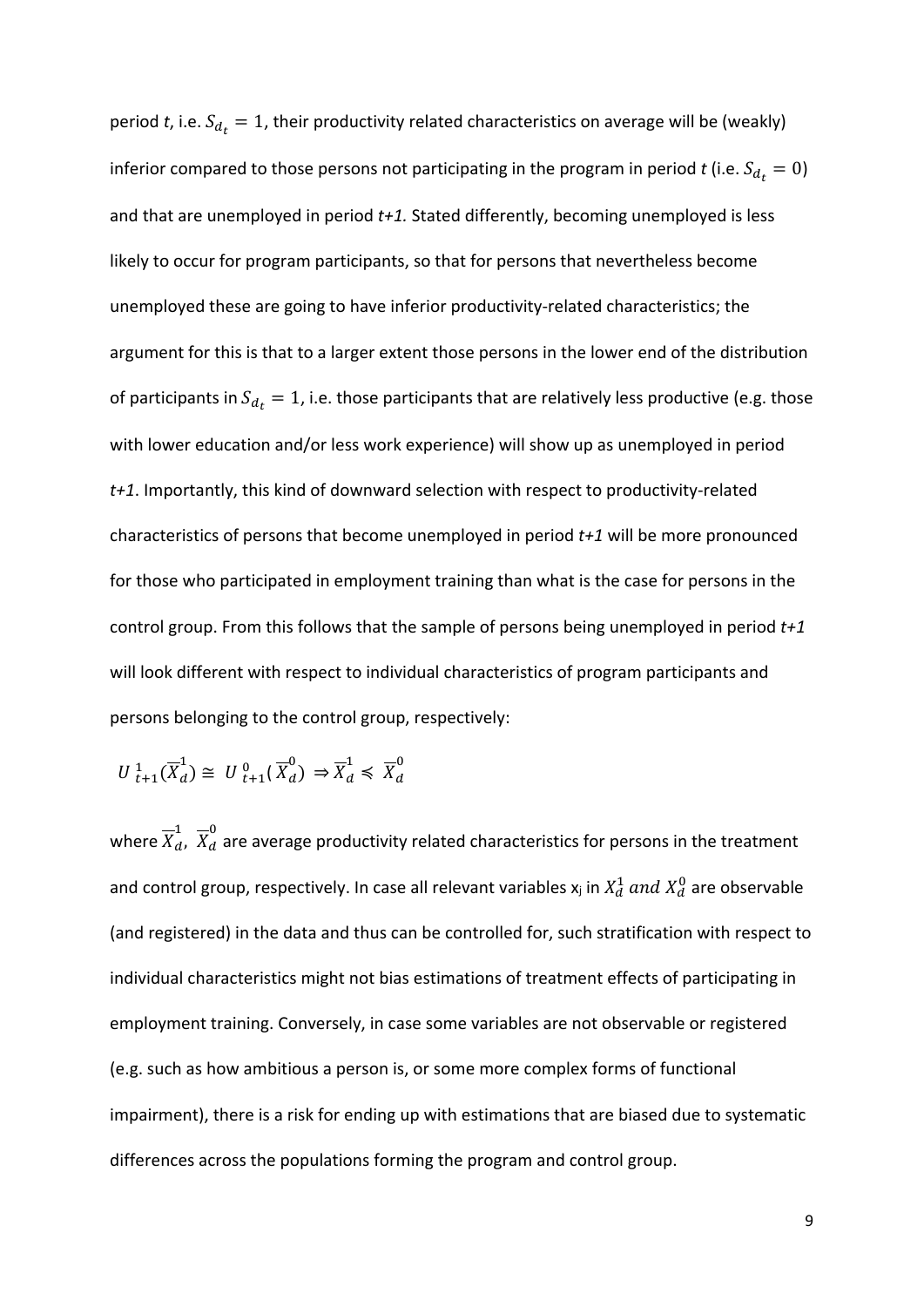Some reader might object that the negative selection of persons in the treatment group that are unemployed in period *t+1*, i.e.  $\overline{X}_{d|u_{t+1}=1}^1 \leqslant \overline{X}_{d|u_{t+1}=1}^0$ , will be outweighed by a equivalently positive selection of persons in the treatment group that will be employed in period *t+1*, i.e. that  $\overline{X}_{d|u_{t+1}=0}^{1} \geqslant \overline{X}_{d|u_{t+1}=0}^{0}$ . The problem, however, is that the sample of persons that in period *t* were "at risk" of being coded as having a work disability and that are employed in period *t+1* will not show up in the researcher's data (i.e. the data extracted for the purpose of looking at persons with work disability). On an aggregate level there is thus a negative bias as to productivity related characteristics of treatment group members compared to those persons making up the control group.

#### **2.3 Outcome dependent selection into treatment and control group**

The preceding discussion has focused on (negative) selection of program participants with respect to productivity related characteristics in the data used by the researcher for the purpose of evaluating program effects for the population of persons with work disabilities. Beside the issue of systematic differences with respect to underlying productivity-related characteristics, i.e. that  $\overline{X}_d^1\neq \overline{X}_d^0$ , there is another, mere arithmetic mechanism that will affect the estimations conducted by the researcher. This is due to the fact that among those persons who do not have a registered disability at time *t* (among all unemployed persons in period *t* with an underlying functional impairment, i.e.  $S_{d_t}$ ) only those will get a code assigned that turn out to be unemployed at time *t+1*. So even if it would be perfectly random which persons remain employed among program participants and comparison group members in time  $t$ +1, such that  $\overline{X}_{d}^{1}\approx\overline{X}_{d}^{0}$ , there will be a systematic bias that relates to the mere number of persons observed with work disability in period *t+1* that found a job or not. Under the assumption outlined above, those persons that once started the program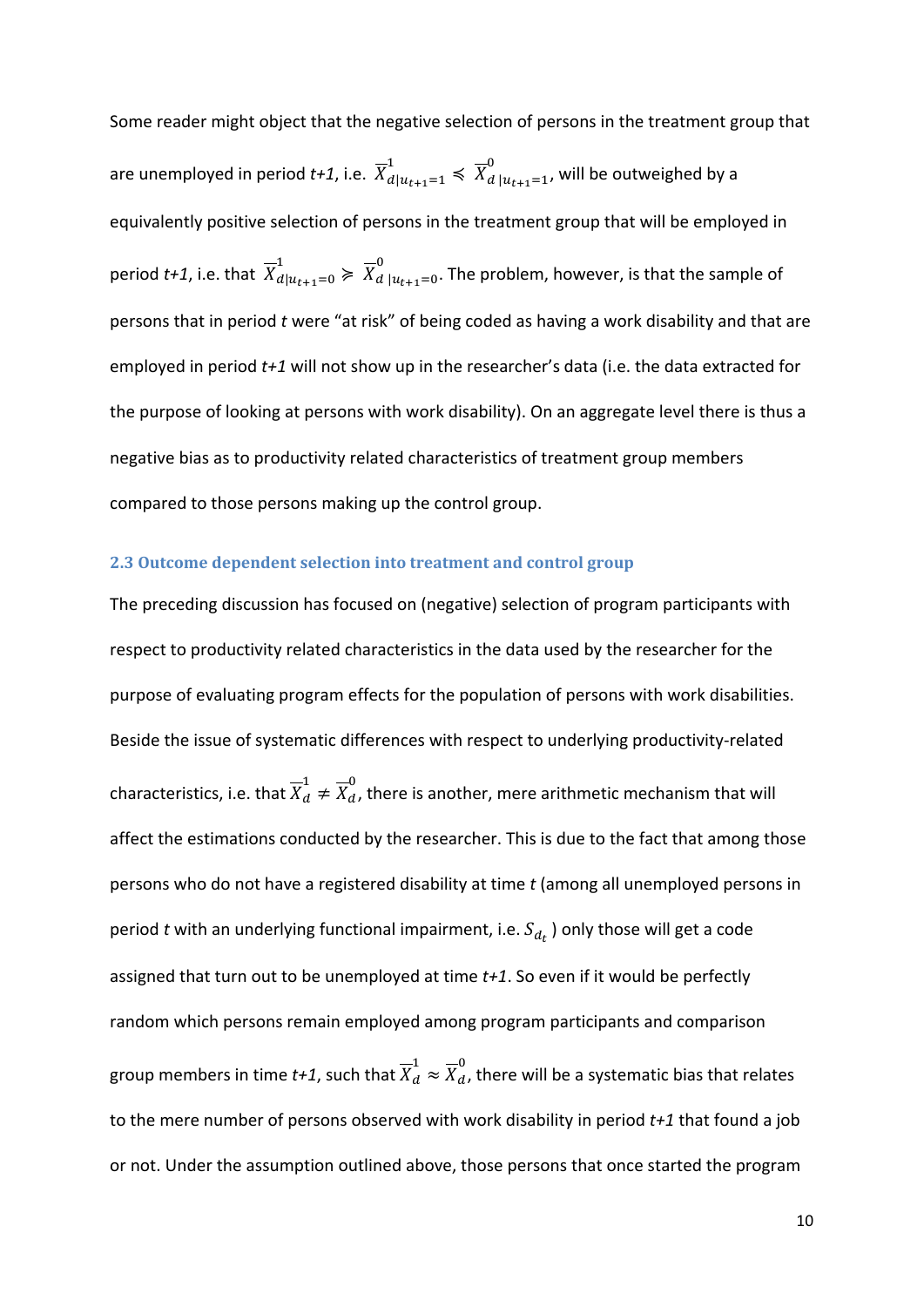in period *t* who went from being unemployed in period *t* to become employed in period *t+1,* and who did not have a registered disability already in period *t,* will not show up in the researcher's sample of persons with disability. Thus, estimations that measure the outflow to work do not account for those people in  $S_{d_t} \in \{0,1\}$ , where  $d_t \in \{0\}$ , that actually found work. In contrast, those belonging to  $S_{d_t} \in \{0,1\}$ , where  $d_t \in \{0\}$ , that did not(!) find work will be included in the data used by the researcher. Under the initially made assumption that there is a (general) positive effect of participating in the program out to work, there will be a greater number of positive outcomes, i.e. employed persons among participants, that do not show up in the researcher's data in period *t+1*, compared to what is the case the group of non‐participants. This will affect the measured effects with respect to outflow to employment, no matter how many control variables a researcher can possibly put in the (propensity score) matching algorithm to try to equal out differences across persons with respect to each individual's likelihood of treatment assignment and employment prospects. Thus, this kind of outcome dependent selection into the researcher's data will add to the selection bias with respect to productivity related characteristics addressed in the previous section and likely contribute to underestimate the effects of participating in employment training for persons with work disability.

#### **2.4 Selection to program based on registered work disability**

The discussion so far has been based on the assumption that assignments to program or control group have not been conditioned on having a registered work disability. What would happen if we would drop such assumption, i.e. considering the situation if having a registered work disability would be used as criteria for program assignment? Actually, this would imply that program participants by default would have a registered work disability already in period *t*, while persons forming the control group to some extent would be taken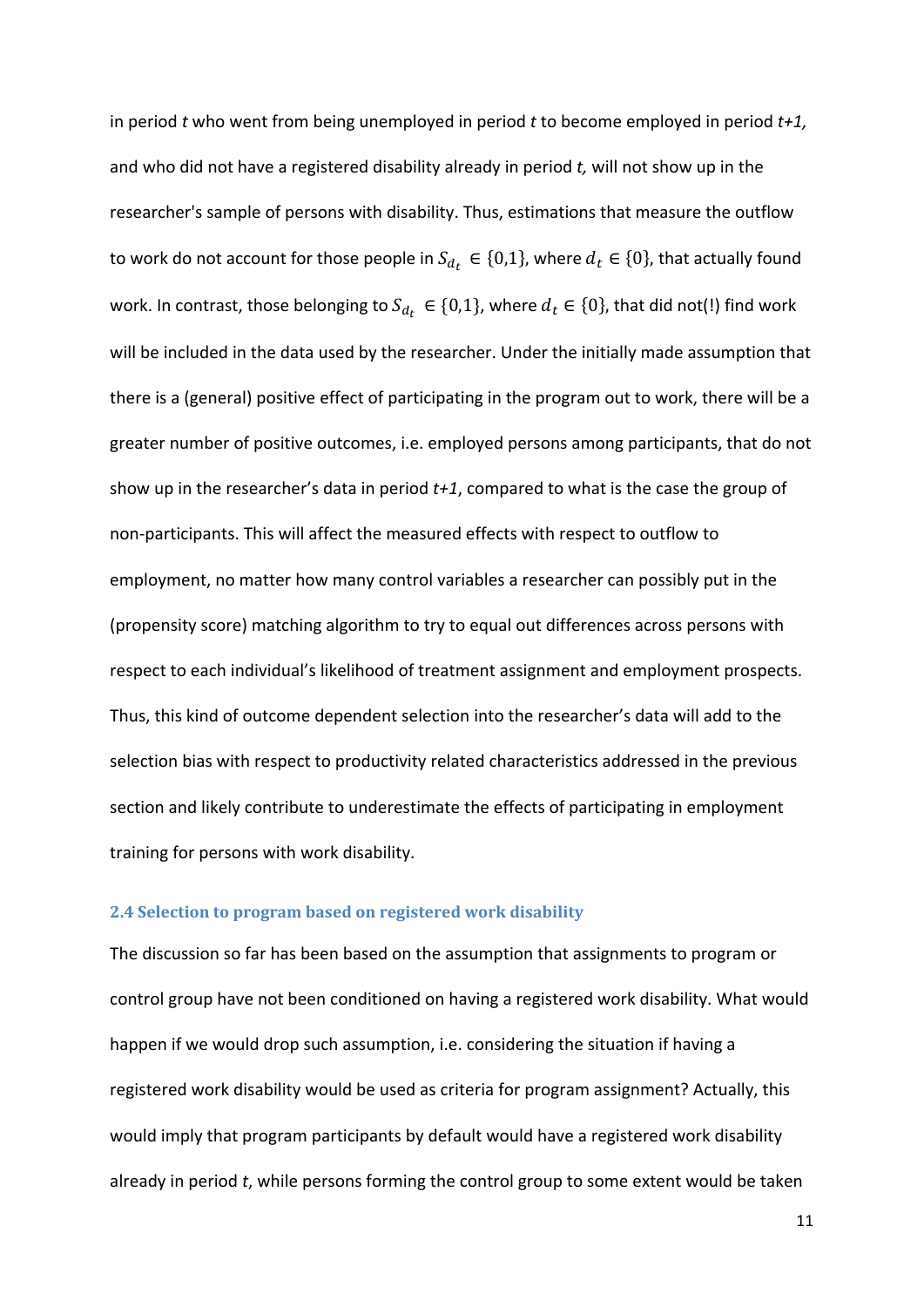from a sample of persons that got their work disability registered in the subsequent period. More formally this can be described as follows: for participants one would have  $S_{d_t} \in \{1\}$ , where  $d_t \in \{1\}$ , while the situation for the control group can be described as  $S_{d_t} \in \{0\}$ , where  $d_t \in \{0,1\}$ . This would systematically affect results to the disadvantage of the control group as the sample of persons used by the researcher to be matched to participants to some extent would be taken from a group of persons unemployed at period *t+1*. Using the notation from section 2.1 above, this can be described as follows. For program participants used in the estimation one would have  $P(d_{t+1} = 1|d_t = 1) = 1$ , i.e. saying that they have had a registered work disability at period *t* and are selected into the researchers sample no matter if they are to become unemployed in period *t+1* or not. For persons that eventually are matched to those participants, however, the situation looks as follows:

$$
P(d_{t+1} = 1 | d_t = 0) < 1 \, ; \, P(d_{t+1} = 1 | d_t = 0; u_{t+1} = 1) = 1
$$

saying that a certain number of persons in the control group would be chosen among those that received a registered work disability due to the fact that they were unemployed at period *t+1*. Such systematic differences in the selection process, where selection into the comparison group would be partly endogenous, would lead to an upward bias rather than downward bias of measured effects of participating in employment training with respect to outcomes such as being employed or not in period *t+1*.

#### **3 Empirical Analyses**

In this section we aim to look at how the previous discussion on timing of registration of work disability could affect estimations of participating in ALMP programs based on real world situations. In case it should turn out that differences in estimated effects would be small, one should not be too concerned about "post-registration" of work disability.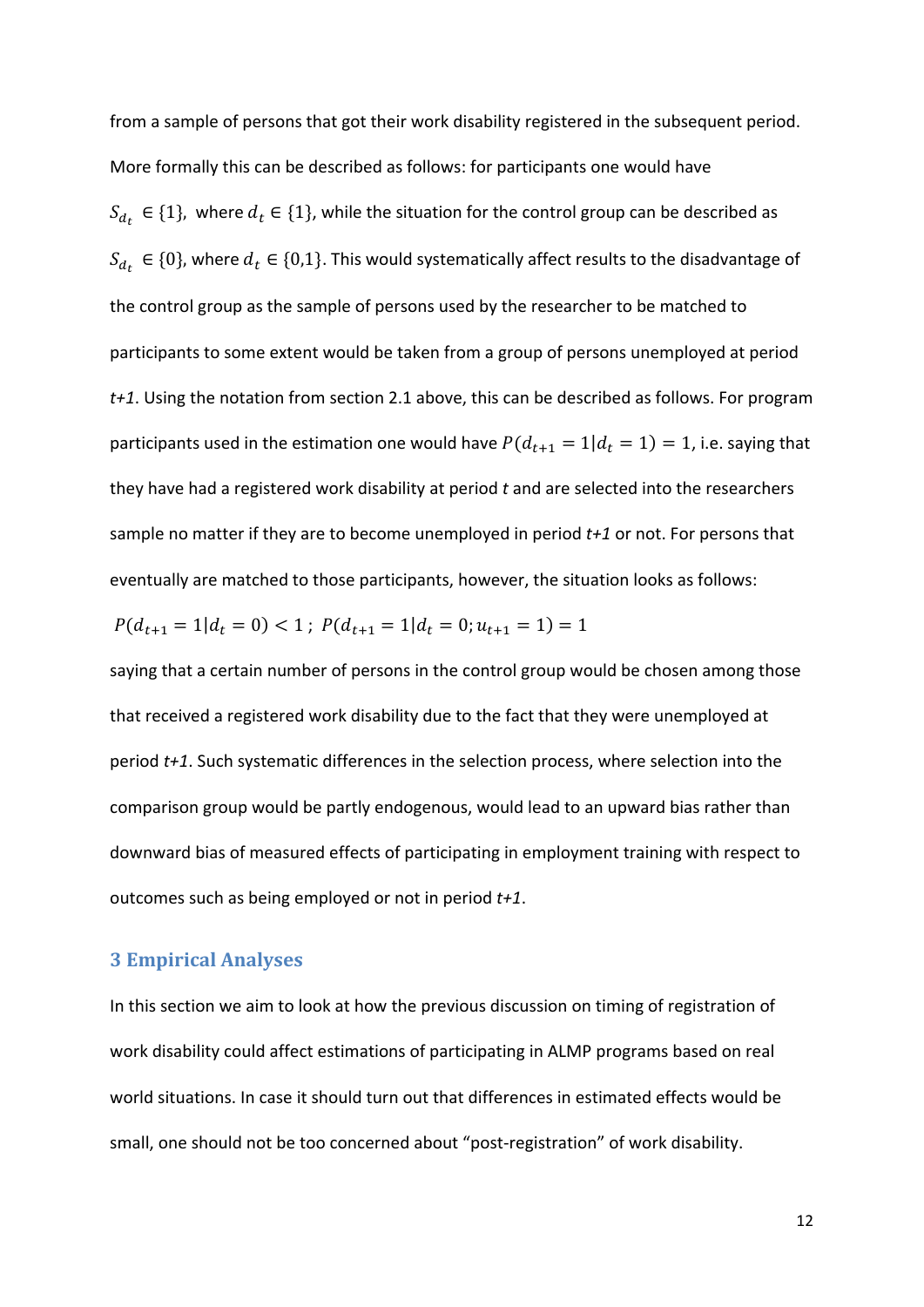Conversely, if there are significant differences, this kind of endogenous selection should be taken into consideration on a more regular base by researchers active in the field of program evaluation of ALMP programs.

The program evaluated for that purpose is vocational employment training in Sweden over the period 2000 to 2012. The program aims to give participants the opportunity to learn vocational skills to increase their chances of finding a job. In general the length of the program should not last longer than six months. Estimations are based on propensity score matching methods, with a matching algorithm taking account of a great number of variables, such as age, sex, education level, country of birth, citizenship, state he/she is living, marital status, number of children at home, "inter‐local applicants" (that is, if the person applied for work outside his/her domicile), the number of previous periods of registered unemployment and the total length of previous employment (counted in days) based on a five year window counted backwards from the time when starting the program, as well as annual income and received social assistance in the two years preceding program start; in addition persons are exactly matched with respect to the month they were registered unemployed. We also apply exact matching on the time of unemployment before starting the program, in line with the approach proposed in Fredriksson and Johansson (2008). Before running the propensity matching procedure we condition on both participants and (would be) control persons to have a registered work disability. Only program participants are included that have not started an ALMP program since being registered in the current unemployment spell; for the comparison group it is required that they have not entered any program until the time (i.e. the end of the month) they were matched to their statistical twin in the treatment group. Persons included in the control group might enter ALMP programs (the same kind of program or another ALMP‐program) at a later stage. This implies that the estimations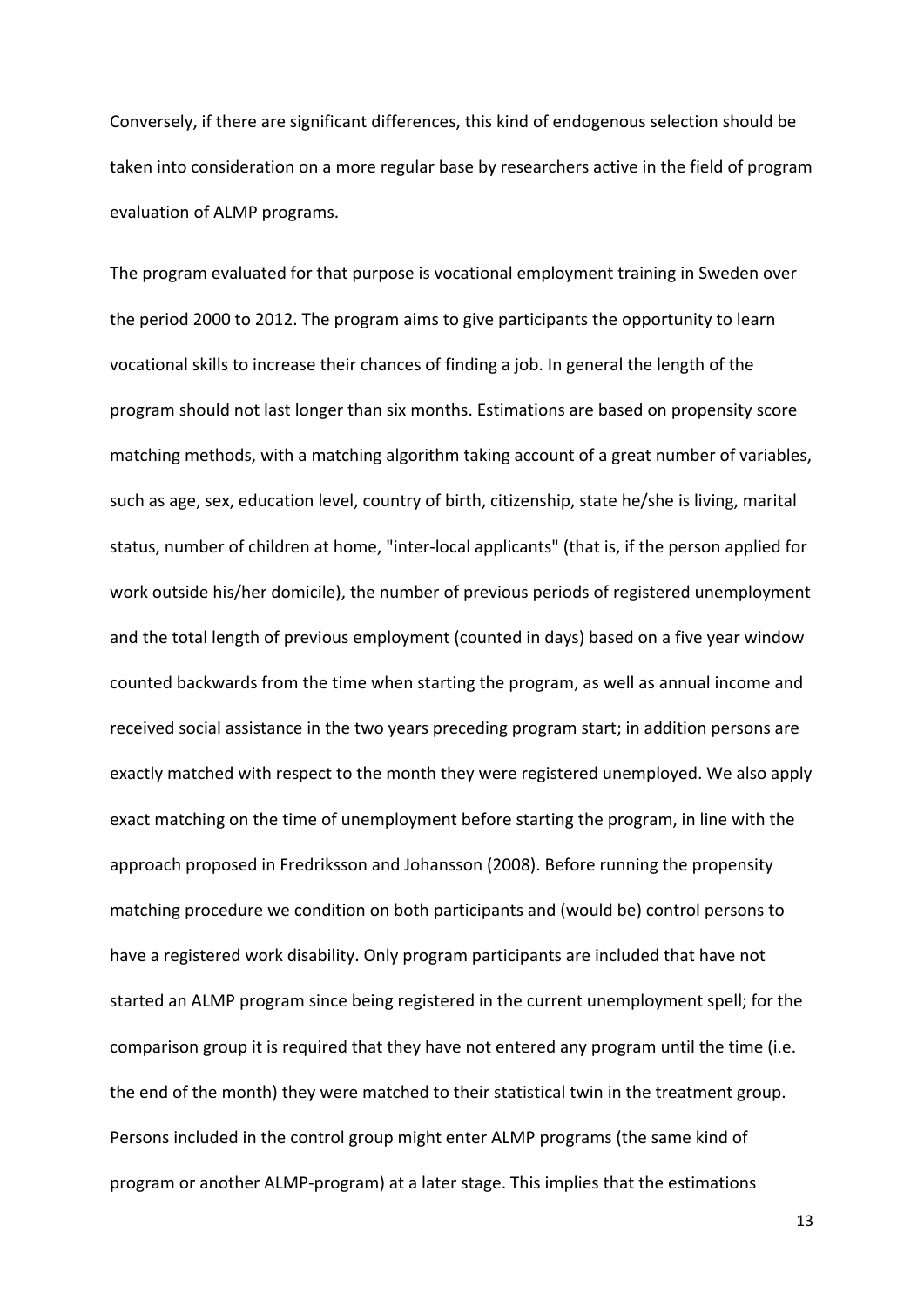consider the effect of participating in vocational employment training compared to not participating in any ALMP program yet, but possibly in following periods.

In the estimations shown in figure 1 the exact timing for registration of work disability has been taken into account. More specifically this is achieved by removing all persons from the data who received their code after starting to participate in the program.<sup>4</sup> Overall the measured effects from participating in employment training are positive, which is in line with results presented in other studies; see e.g. Regnér (2014).

Figure 2 shows the outcome when one does not (!) take into account the timing of when the code has been set. The estimates are consistent with those presented in figure 1, except for the fact that the measured effects in figure 2 most of the time are somewhat smaller than those shown in figure 1. This holds true for both outcomes studied here, i.e. leaving unemployment for "ordinary" employment, as well as outflow to employment that includes both ordinary and subsidized employment. The differences are most pronounced when looking at outcomes that include both ordinary and subsidized employment for persons entering employment training before the year 2006.

<sup>4</sup> All persons who have taken part in employment training and had a coding of disability (called "AHKP" in Swedish registers, which also can be found in the "LISA" data provided by Statistics Sweden) have been extracted from data at the Swedish Employment Service. We have information regarding the exact date when the registration of work disability code was done; that information is taken from a register that take account of all entries made by the caseworkers who administer the personal file of an unemployed.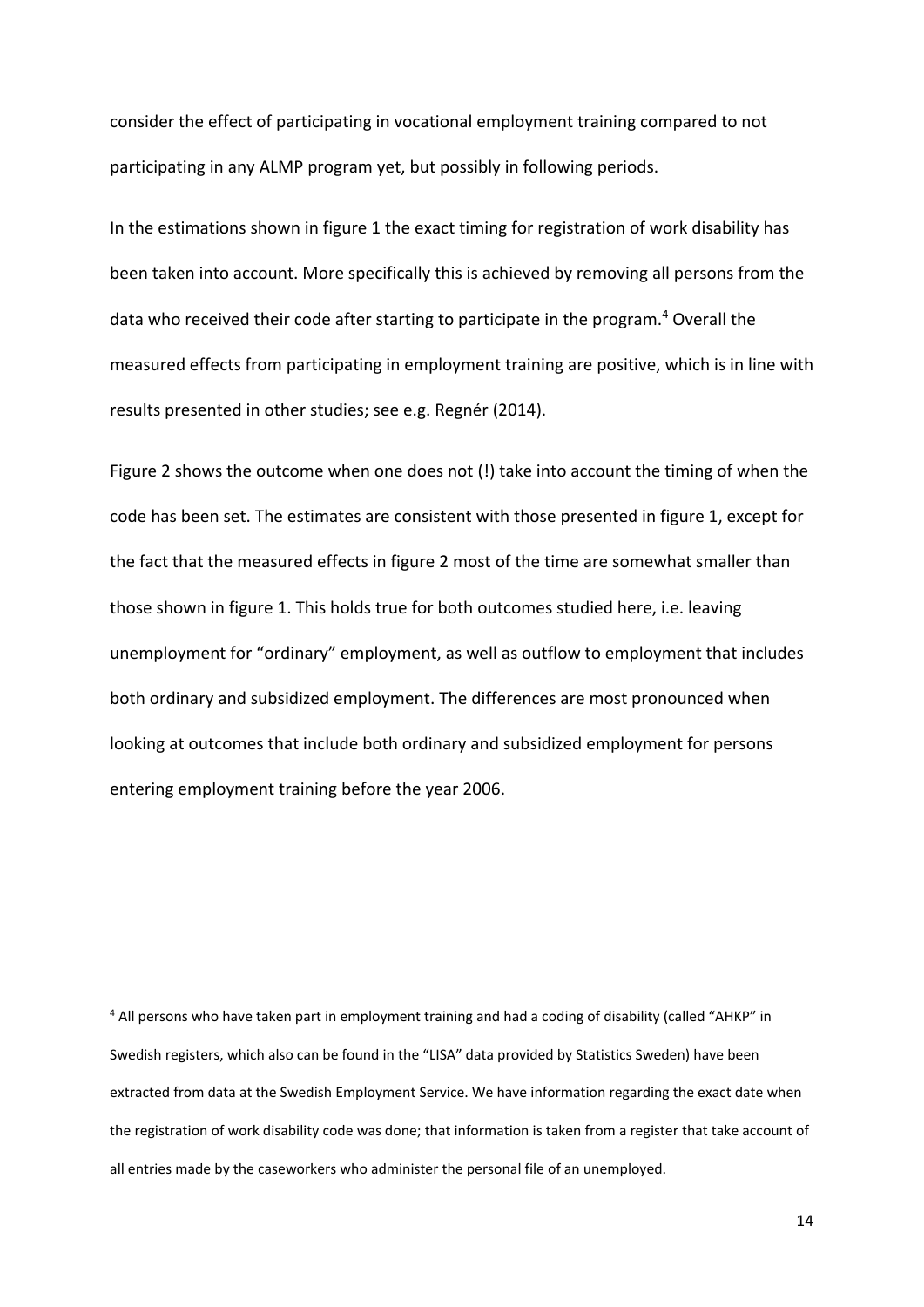



#### Figure 2

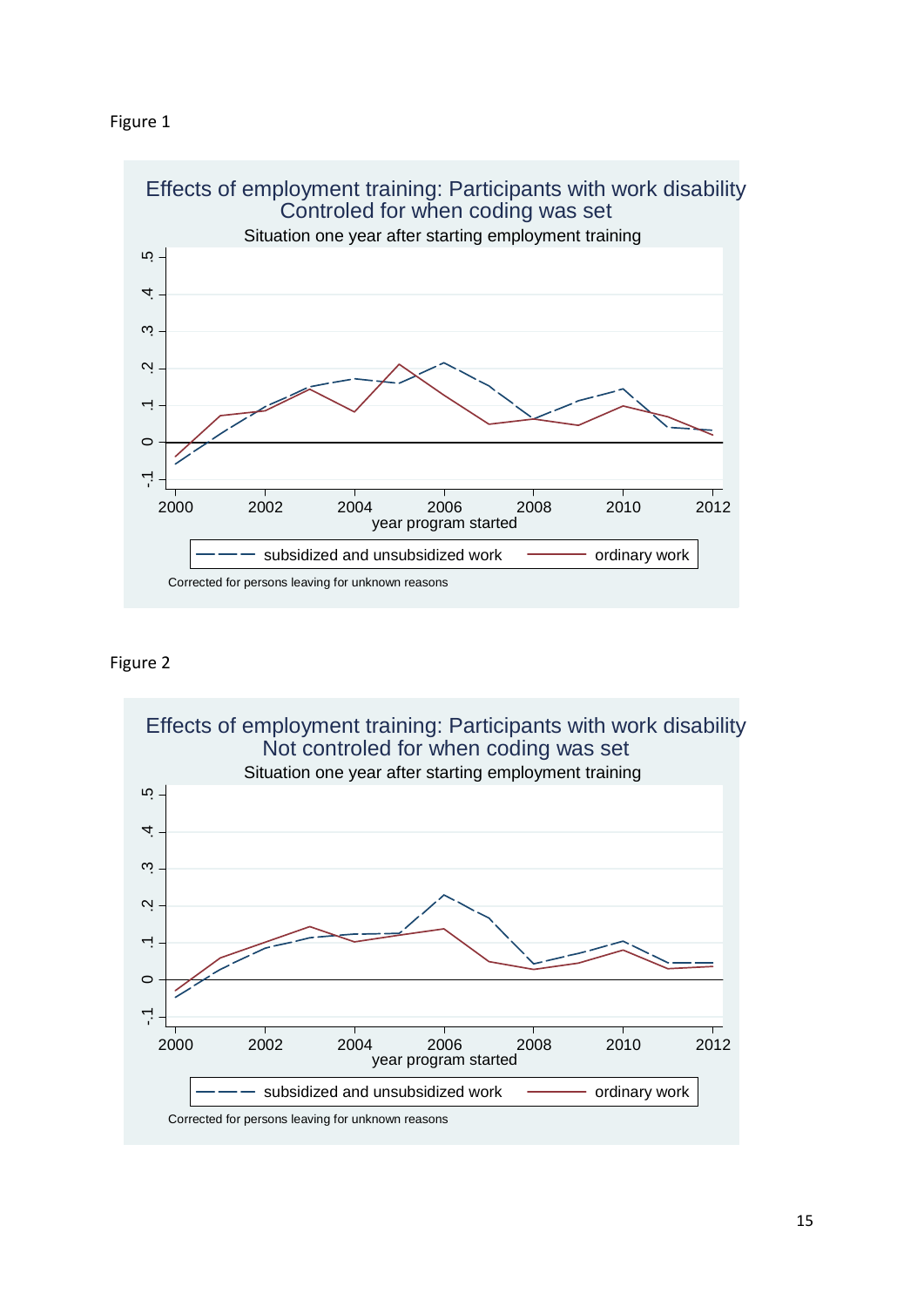For the year 2004 there is a difference of about six percentage points, i.e. the difference between an effect of about 18 percentage points in figure 1 compared to 12 percentage points in figure 2 in the outcome including ordinary and subsidized employment one year after starting employment training. Before 2006 the differences vary to some extent, but overall there is a rather consistent pattern, suggesting that not controlling for time of registration of work disability leads to smaller estimated effects.<sup>5 6</sup> Such results are in line with the predictions made out from the set-up in the sections 2.2 and 2.3, predicting smaller effects when not condition on the time when a work disability has been registered.

In total there are 3308 participants in employment training that are removed from the sample used in the estimations shown in figure 1 by conditioning on that registration of a disability should have occurred not later than at start of the program. The number of persons affected by this requirement aggregates to nearly half the sample used for

 $6$  We have to take into account those persons who have left registered unemployment without notifying the local PES. Based on results by Bring and Carling (2000), regularly one assumes that about 40‐50 percent of those who left for unknown reasons actually did find a job. Those persons who have a work disability, however, most likely have lower transitions to work. According to estimates by Regnér (2014), who looks at registered incomes for persons the month after they left for unknown reasons, differ transition to work between participants and comparison persons, with calculated transitions of 35 (23) and 25 (12) percent of participants and comparison subjects if one requires that the monthly income shall be greater than 0 (5000) SEK. In our estimation we assume that 23 percent left for unknown reasons find work, without differentiating between participants and persons in the comparison group.

<sup>&</sup>lt;sup>5</sup> Regnér (2014) mentions that he conducted sensitivity estimations that excluded those persons where the date for registration of disability code was set after program start. Consistent with results shown above, the estimated effects became more positive when restricting the sample to include only those who had a registered disability code before starting employment training.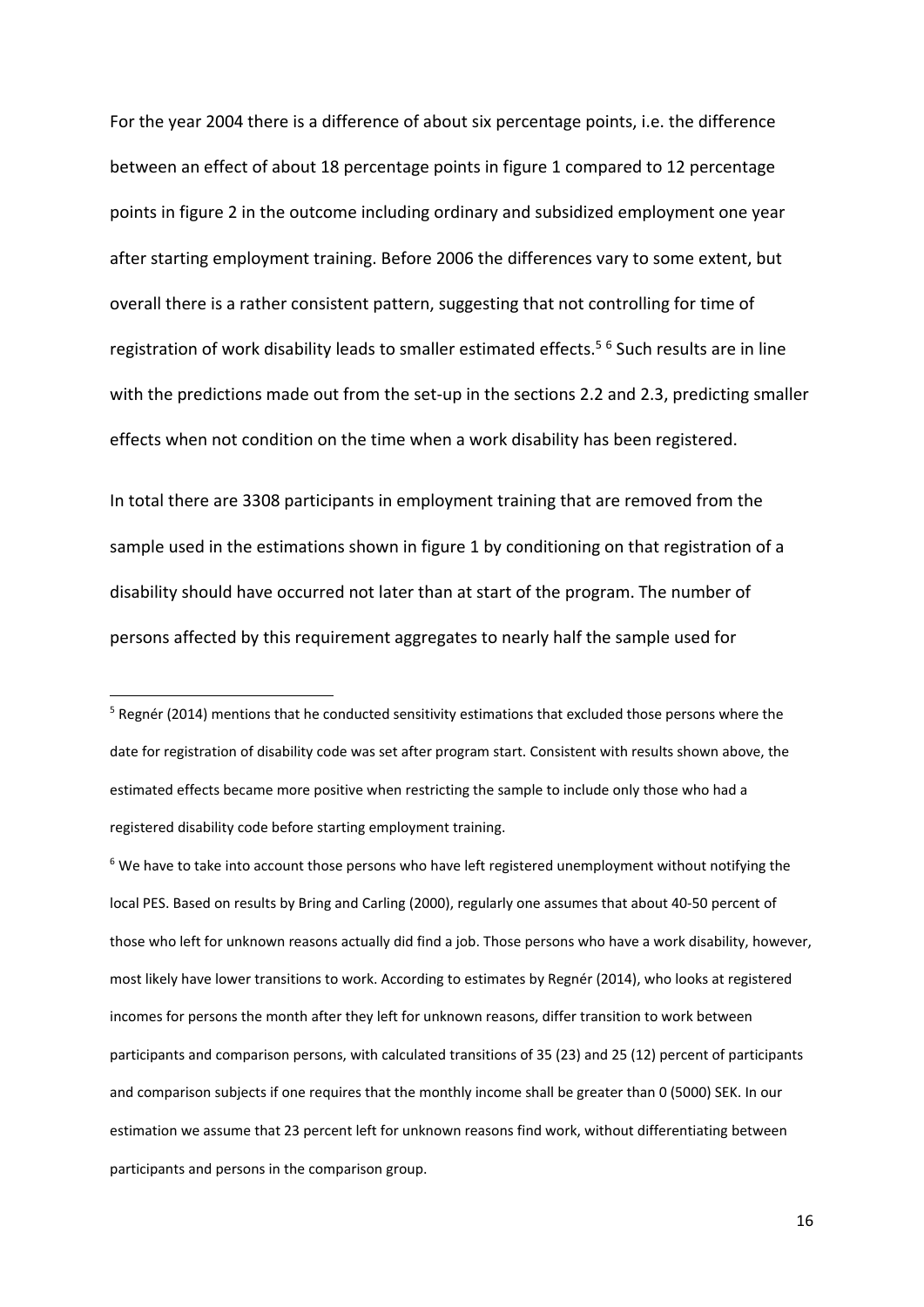estimates shown in figure 2, with 6953 (matched) participants. Notice that such registration requirements of the time a work disability has been registered have to hold true for both treatment and control group. Let's call the time it takes from registering the work disability code to the start of the program for "waiting time (to program start)". <sup>7</sup> Of those 3308 persons not included in the estimations shown in figure 1 there were 1685 program participants who had a "negative" waiting time, i.e. they received their coding *after* they began to participate in employment training. The other 1632 participants excluded actually had a "positive" waiting time, but these persons were matched to a person in the control group who had a "negative" waiting time.

For more recent years, especially since 2011, the differences between estimations in figure 1 and figure 2 decline, or even vanish. One explanation for this result is that there has been a general decline in the measured effects of taking part in employment training since 2008, see PES (2014). To some extent this mirrors the fact that the incoming liberal-conservative government that came to power at the end of 2006 adopted a number of regulatory changes that subsequently affected the selection process into ALMP programs. As a consequence, to a larger extent persons less attached to the labour market were assigned to ALMP programs. After 2006 the number of persons with work disability among program participants gradually increased, suggesting that having a registered work disability sometimes might have been used as criterion for assigning persons to employment training, following that change of

 $<sup>7</sup>$  For the control group the date that is taken into account for estimating his/her waiting time is the last day in</sup> the month the respective matched person in the treatment group started the program.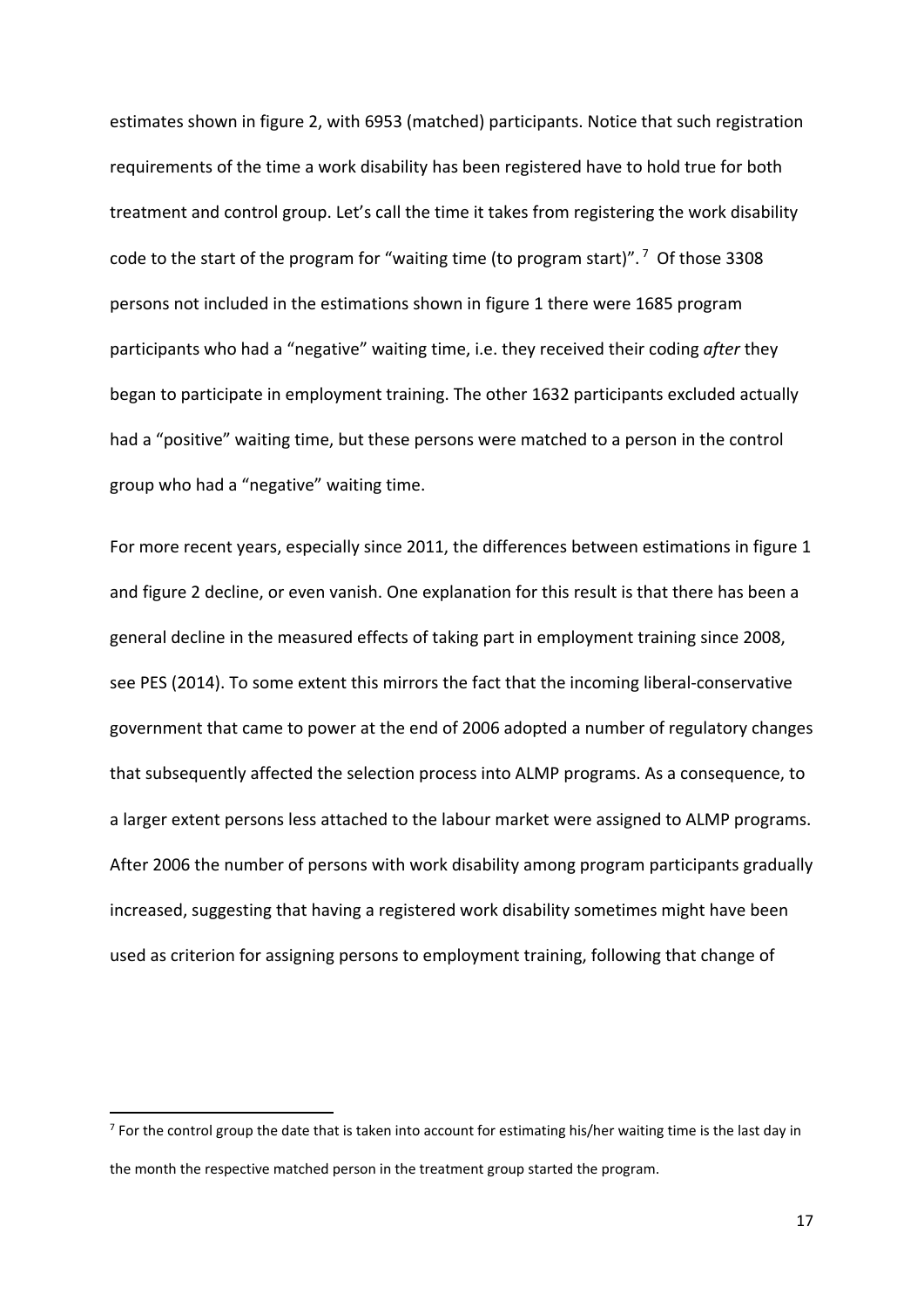policy.8 This has indeed some relevance for our attempts to evaluate labour market programs, among others it reduces applicability of the model presented and discussed in section 2.2 and 2.3 above. Instead such mechanisms as discussed in section 2.4 could have become more relevant. Thus, the way participants were selected to employment training before 2006 has been gradually offset due to more recent policy changes, among others advising case workers at the PES to prioritise persons less connected to the labour market, such as unemployed having a registered work disability, when assigning persons to employment training. One explicit policy change was that the share of persons with functional impairment in employment training should significantly exceed the share of other groups according to ordinance from 2001.9

#### **4 Discussions**

The previous section has shown that there are notable differences when it comes to measuring the effects of employment training for persons with work disability, depending on whether one takes into account the timing of when a functional impairment has been recorded. As argued above, it is recommendable to exclude persons that were assigned a

<sup>&</sup>lt;sup>8</sup> See figure A4 in the Appendix for how the numbers of participants have developed over the course of the studied period.

<sup>9</sup> According to Angelov and Eliason (2014b) were those goals formally incorporated first in 2004. As from 2006/2007 was there focus on "prioritized groups", e.g. persons with cognitive and mental disabilities "that extensively reduced work capacity", p.11; see also PES (2014) for a discussion of recent developments in Swedish labour market policies. As from the year 2011 a new practice was established, forcing those who had passed the maximum number of sick pay days to register with the employment service. This policy change notably increased the number of persons with (registered) work disability in PES registers. This may have contributed to the absent differences in figure 1 and figure 2 for the years 2011 and 2012.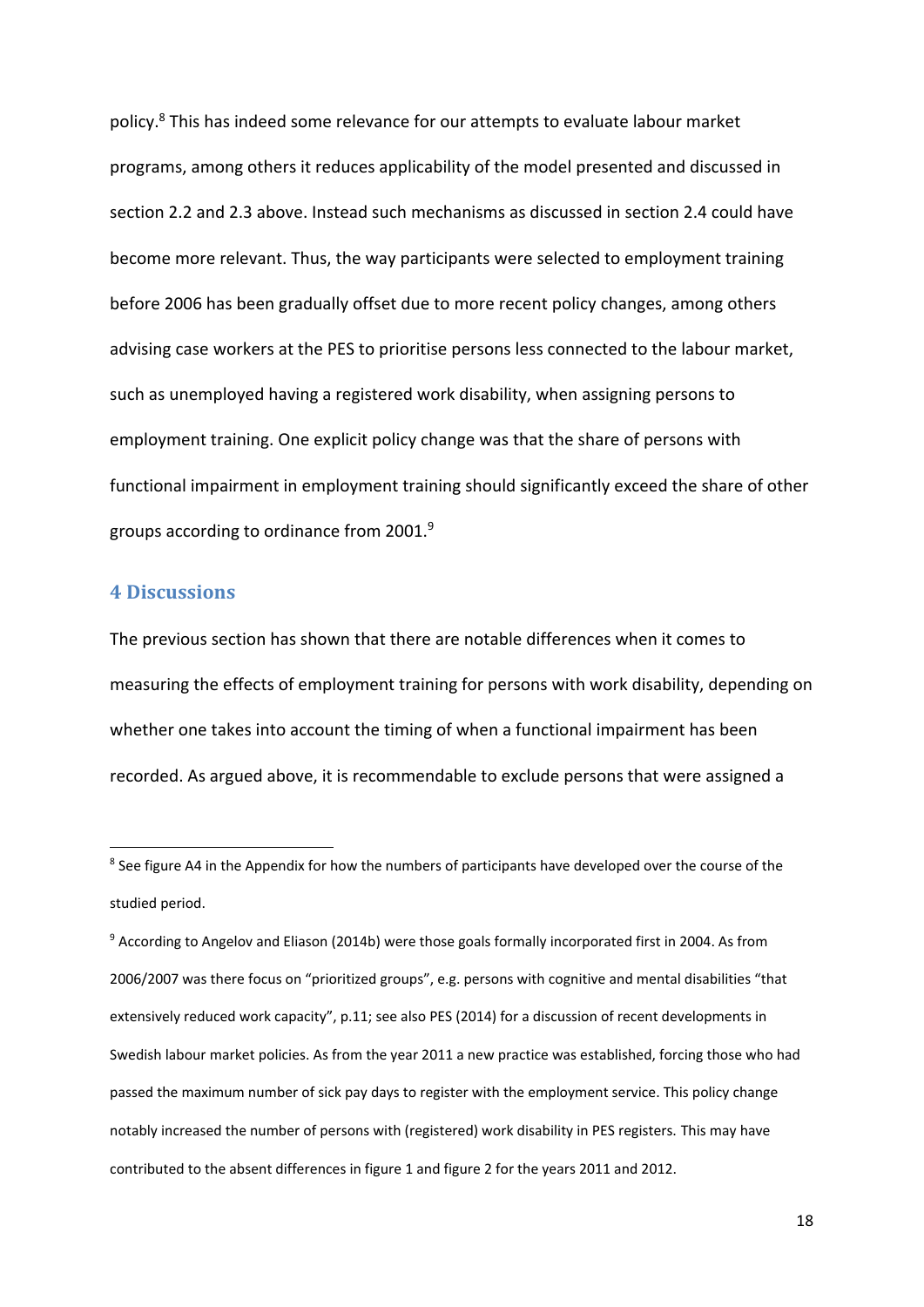disability code after they started the program. The example used for describing the underlying processes regards a program thought to have a positive impact on participants' chances of becoming employed. To some extent this was done for ease of presentation; obviously, a program could have zero or even negative effect on labour market outcomes. In a setting where program participation would have a negative impact, the bias emerging from not taking into account time of registered work disability could take an opposite direction.

Another way of assessing the importance of taking account of time of disability registration is to look at the (policy) question that one intends to address in an evaluation study. The question addressed by restricting the sample with respect to the time of registration is as follows: "How will the effects of participating in employment training look like for people who have a registered disability?" Not taking into account the timing of registering work disability in PES's records will rather address the question: "How will the effect of participating in employment training look like for people who have registered disability, or who will have a registered disability in the future?" As it is notoriously difficult to predict the future, i.e. if or when a person will receive a work disability registered, the previous position appears to be of greater relevance for scheduling ALMP-measures than the latter.<sup>10</sup>

 $10$  For some reasons one might be interested in studying questions such as the following: "What is the likely impact of participating in a program today for persons who will become registered with a work disability in the future?" To answer that question is, however, rather challenging. This follows from that observed and unobserved characteristics of those who will become classified as having a disability are likely to differ between persons in the treatment and control group, respectively, meaning that one cannot simply compare those (future) disabled to evaluate the value of taking part in a program today. See Zhang et al (2009) for a discussion on the issue of outcomes that are determined by post treatment measurement status.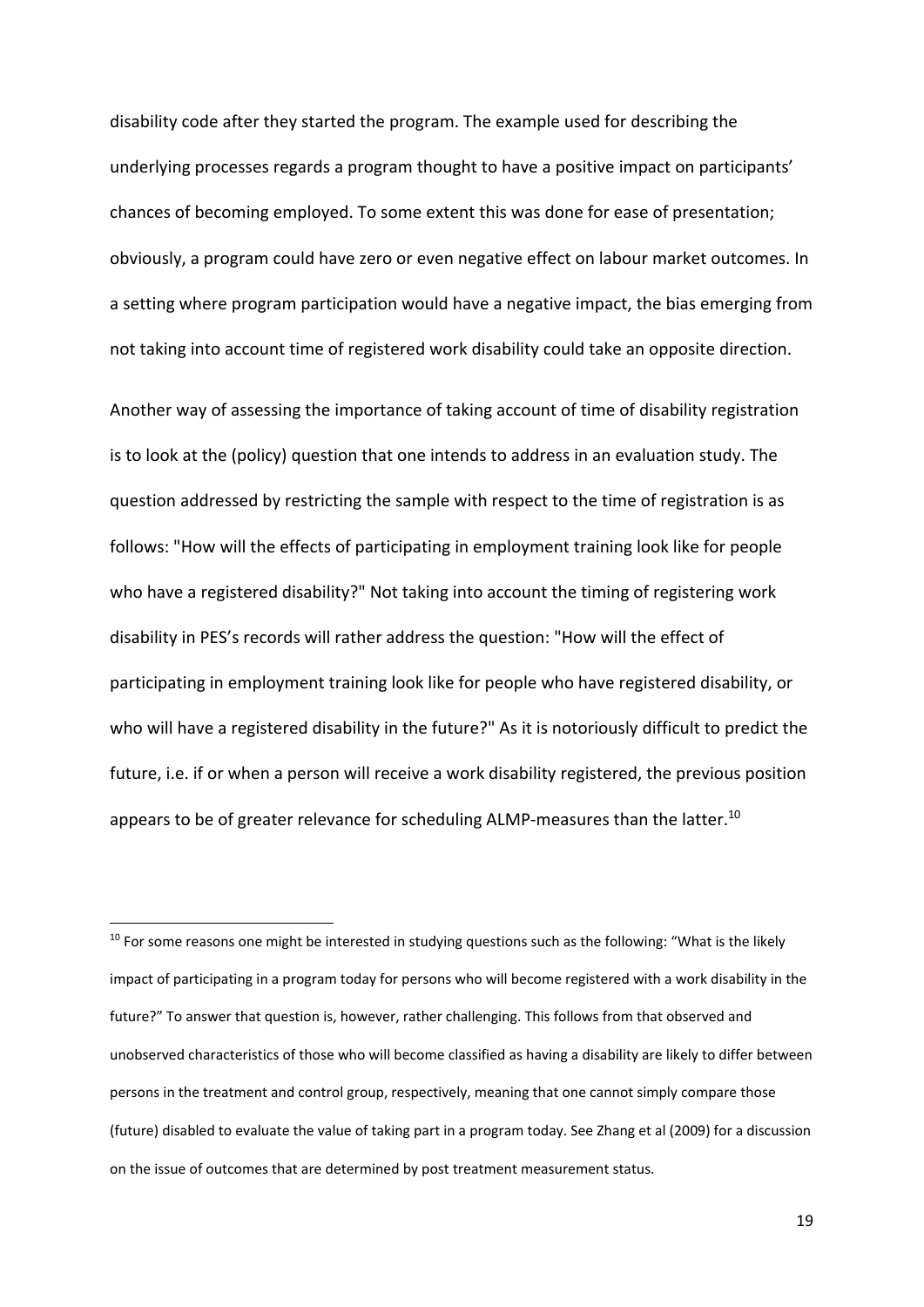A third argument in favour of taking into account the time functional impairment has been registered when evaluating ALMP programs is the fact that there are certain supportive measures that only apply for persons who have a documented disability. In particular, individuals with documented work disabilities might have access to certain types of wage subsidies; see Hartman (2011) and Angelov and Eliason (2014a), for an overview of such interventions in Sweden. If one measures the outcomes that include subsidized work, as it is done in the outcome "unsubsidized and subsidized work" shown in figure 1 and 2, persons who at the time they began a labour market program did not have a registered disability clearly had a disadvantage in finding work compared to those individuals who had a registered disability already at the start of the program. Such different initial prospects for people with and without registered disabilities could distort the reliability of found results if not controlled for.11

The issue addressed in this study should also be taken into account in situations where the focus is not solely on the group of disabled participants per se, but also in the rather common situation where the researcher is including an indicator for being disabled as control variable in evaluations of ALMP programs. As the indicator that is indicating if a person has a work disability to some extent is determined by the outcome variables, i.e. the fact that the length of time it takes to leave unemployment by itself increases the probability that a work disability is going to be registered, this raises concerns regarding the reliability of

<sup>&</sup>lt;sup>11</sup> According to Angelov and Eliason (2014a) has there been a locking-in effects for those with subsidized employment, leading to reduced outflow to unsubsidized employment.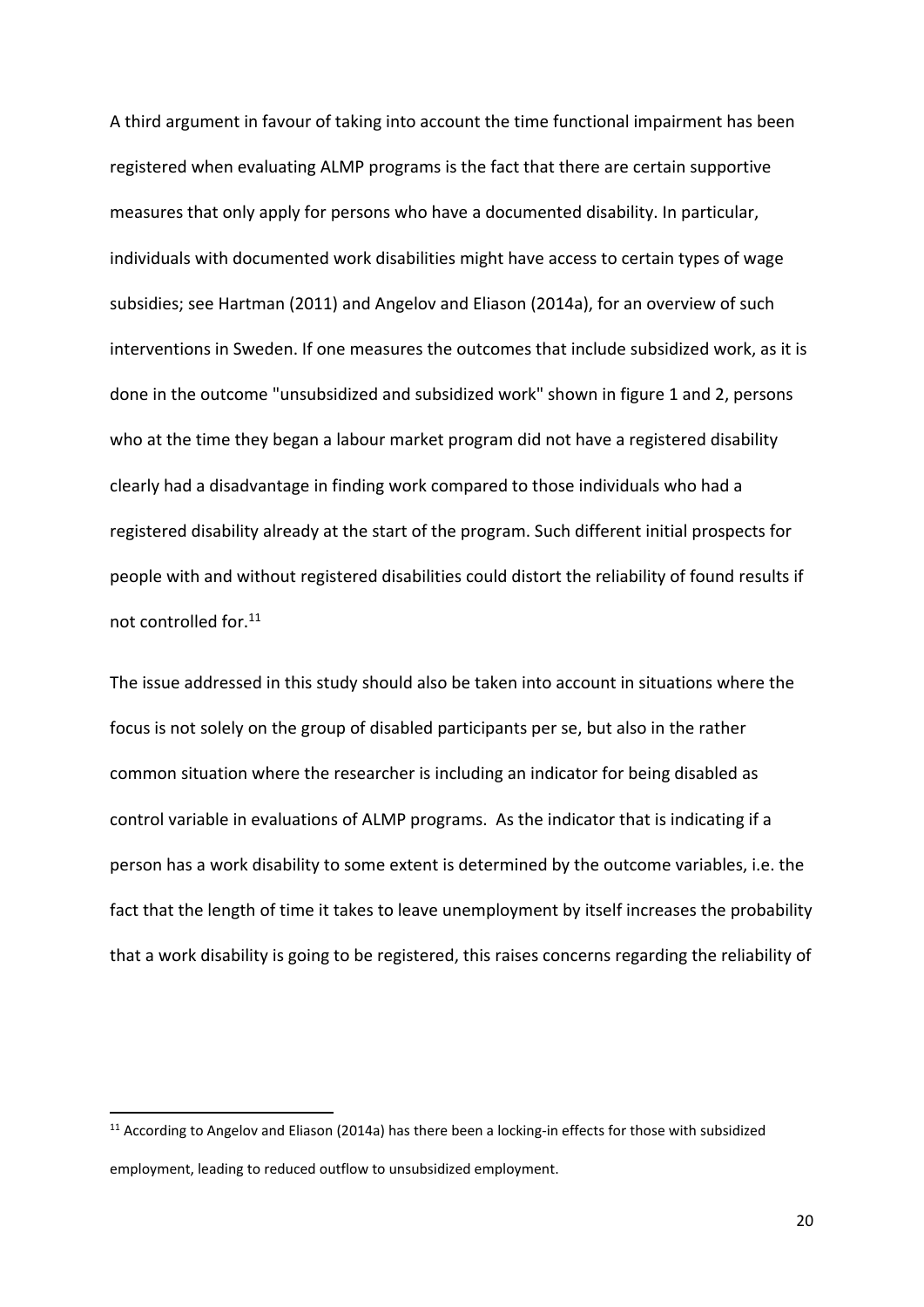program evaluations not only for those persons with a work disability, but to some extent this is questioning the reliability of program evaluations more in general.<sup>12</sup>

#### **5 Conclusions**

As this report has shown, it is important to hold track of the actual timing of registering disability status when studying the impact of ALMP programs for participants with functional impairments. The share of participants in employment training in Sweden that have a registered work disability has been in the range of approximately 10‐15 percentage points in recent years. Even if this is not a huge number, it is significant and too large to be ignored. Also, more and more persons with registered disability can be found in the official registers of the Swedish Employment Service (PES), so that the number of persons with some form of disability that will take part in ALMP measures, such as employment training, can be expected to rise in the years ahead.

There are signs that the nature of functional impairment has changed, where work disability to an increasing degree refers to mental disabilities; in the Appendix, figures A2 and A3

<sup>&</sup>lt;sup>12</sup> Indeed, it is rather common in evaluations of labour market programs to include an indicator for being disabled in the (propensity score) estimations, see e.g. Regnér (2002), Kluve et al. (2012), Bennmarker et al. (2013), or Lechner and Wiehler (2013). Lechner and Vazquez (2011) discuss the issue of endogenous control variables in their analysis of the effect of disability on labour market outcomes. As they argue, some control variables might be influenced due to a person being disabled, such as the area a person is living. Their advice is to exclude all variables that could have been affected by disability status and that are related to employment outcomes when trying to estimate the marginal impact of having a disability. They also discuss the fact that becoming disabled is not a random event by itself as it can be dependent of potential labour market outcomes.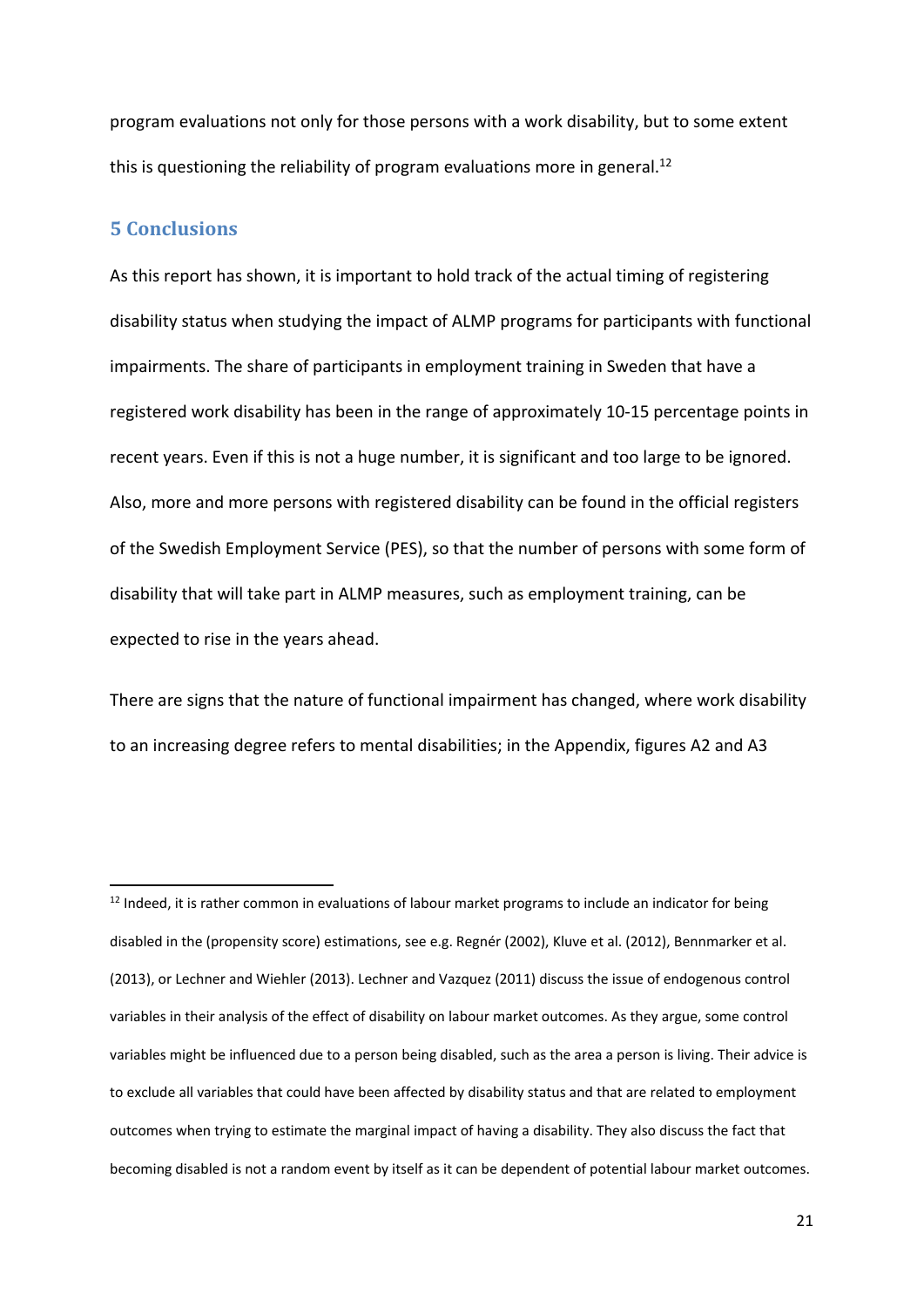document this shift.<sup>13</sup> To some extent such development can be explained by the fact that an increasing number of persons are registered in PES's registers that once migrated as refugees to Sweden. Recent studies have shown that traumatic experiences can constitute a long lasting mental health burden, see Mölsä et al. (2014); especially post‐traumatic stress disorders (PTSD) are commonly found among refugee migrants, a result seen in many countries, see Devillé et al. (2012). Symptoms of PTSD regularly unfold several years after the traumatic events took place, see Smida et al. (2011). This suggests an extensive risk that many of current and future refugee migrants will be diagnosed with mental health impairment (long time) after they have been registered in PES's records.<sup>14</sup>

Another factor explaining this shift and strengthening the importance of holding track of when a person receives a work disability registered is the fact that an increasing number of persons, especially young adults, are found to have some kind of mental impairment. The numbers of young persons with some mental disorder has been rising, in Sweden as well as in most other developed countries; see e.g. Nuffield Foundation (2012). Once these persons enter the labour market, many of them will show up in PES's records; while some are registered with a work disability already at the time they are registered as unemployed, for others this will not be the case before some time has passed, for example because a case

<sup>&</sup>lt;sup>13</sup> For a discussion on different classifications of the PES' occupational disability coding system see Angelov and Eliason (2014b).

<sup>&</sup>lt;sup>14</sup> According to the Swedish PES for the year 2013 on average it took about 260 days to get a work disability registered from being registered as unemployed. For unemployed persons born outside Sweden the average time was 356 days.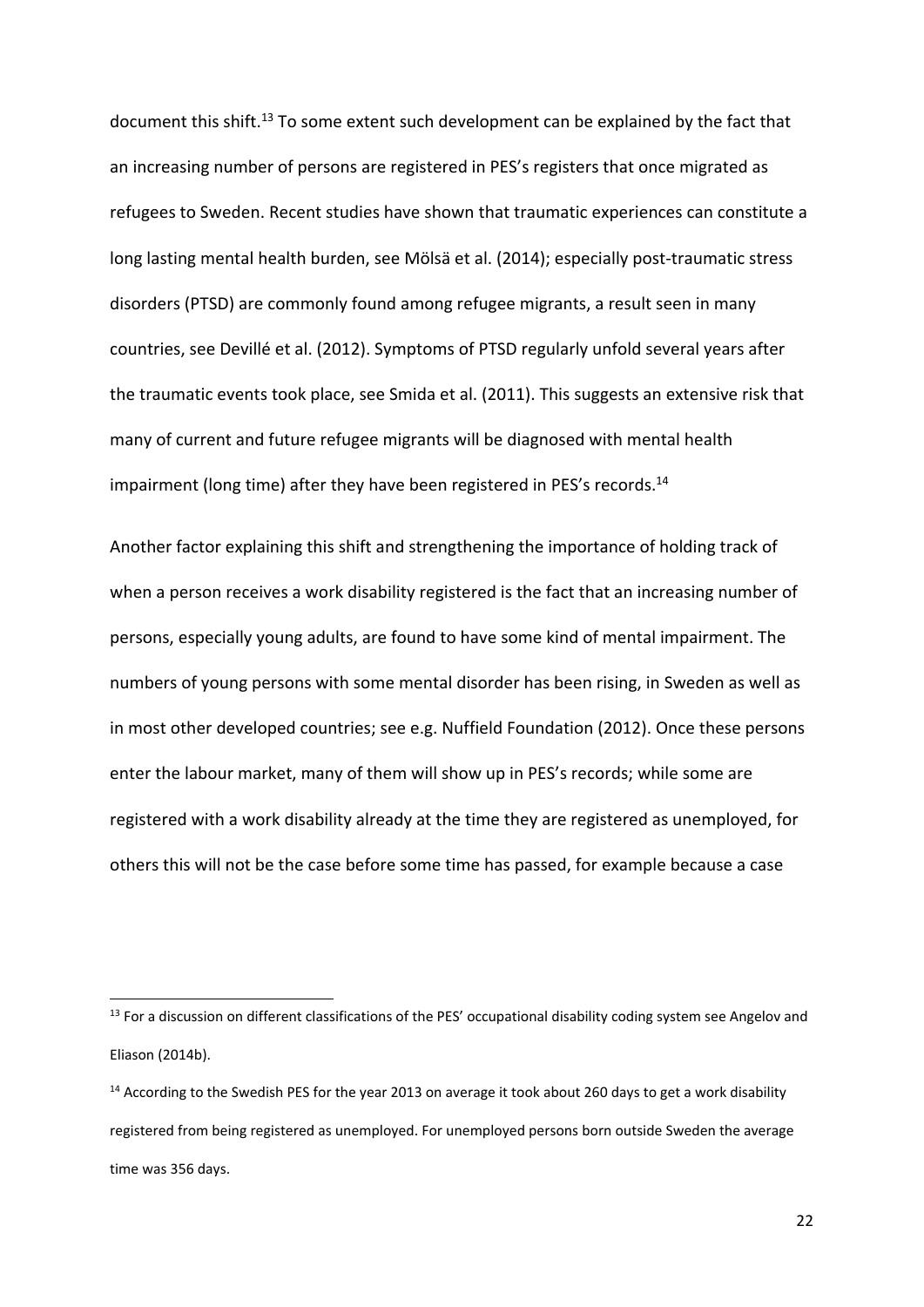worker eventually becomes aware of that there is reason to believe that a person is suffering from some kind of (mental) disorder.

To the best of our knowledge, the kind of "ex post endogenous sample selection" as discussed in this paper has not been addressed, at least not explicitly, in the ALMP evaluation literature before. Conducting the kind of computations as done and proposed in this study requires detailed information on timing of events (i.e. day of start of program and registration of work disability coding, respectively), which might not be easily accessible, at least not on a regular base. Nevertheless, the message from this study is that researchers in the field of ALMP evaluation should become aware of that their estimations regarding the effect of ALMP programs that include a significant number of participants with underlying work disability are at risk of being biased due to "noisy" data. It could be tempting to consider excluding all persons with registered work disability from evaluations of ALMP program estimations in situations where the dates of registration is not known exactly. However, this clearly would put in question extern validity of found results, given that the number of persons with some kind work disability in the labour market can be expected to rise in the near future.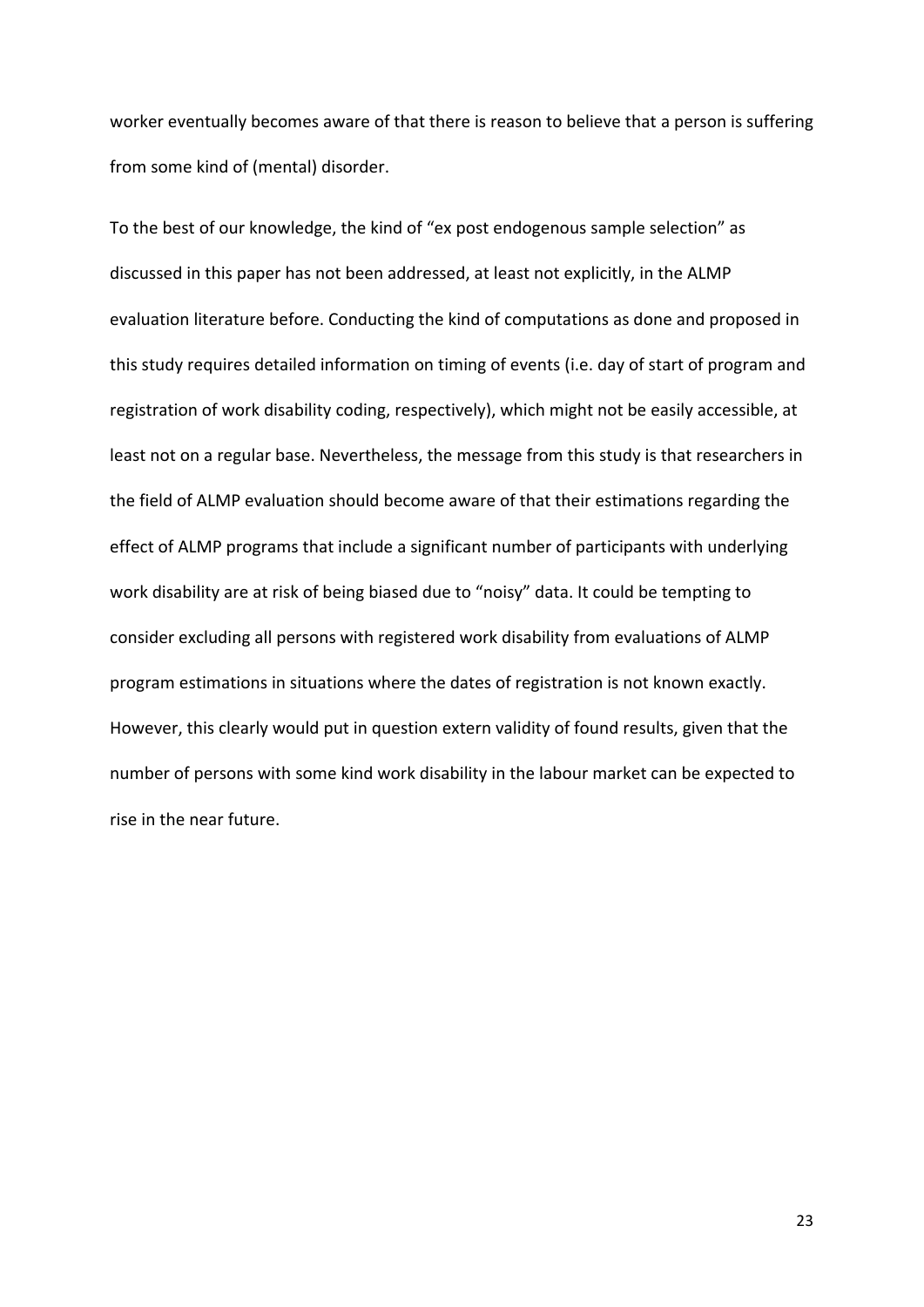#### **References**

Angelov, Nikolay and Marcus Eliason (2014a), "The effects of targeted labour market programs for job seekers with occupational disabilities", IFAU Working paper 2014:27, Uppsala

Angelov, Nikolay and Marcus Eliason (2014b), "Factors associated with occupational disability classification", IFAU Working paper 2014:25, Uppsala

PES (2014), "Labour Market Report 2014: SUMMARY", Swedish Public Employment Service. http://www.arbetsformedlingen.se/download/18.362b127c14924e08e8712a3/1415027809 988/Arbetsmarknadsrapport2014\_Sammanfattn\_Eng1.pdf

Bennmarker, Helge, Oskar Nordström Skans and Ulrika Vikman (2013), "Workfare for the old and long‐term unemployed", *Labour Economics*, Vol. 25, 25−34.

Bring, Johan and Carling, Kenneth (2000), "Attrition and Misclassification of Drop‐outs in the Analysis of Unemployment Duration", *Journal of Official Statistics*, Vol. 16, 321−330.

Devillé WLJM, Lindert J, Grujovic G, Iodice J, Petrova R: Refugee Health. In *Refugees Worldwide, Volume 2*. Edited by Elliott D, Segal UA. Santa Barbara, California: Praeger; 2012

Forslund, Anders, Linus Liljeberg and Leah von Trott zu Solz (2013), "Job practice: An evaluation and a comparison with vocational labour market training programmes", IFAU Working Paper 2013:6, Uppsala.

Fredriksson, Peter and Per Johansson (2008), "Dynamic Treatment Assignment: The Consequences for Evaluations Using Observational data", *Journal of Business & Economic Statistics*, Vol. 26, 435−445.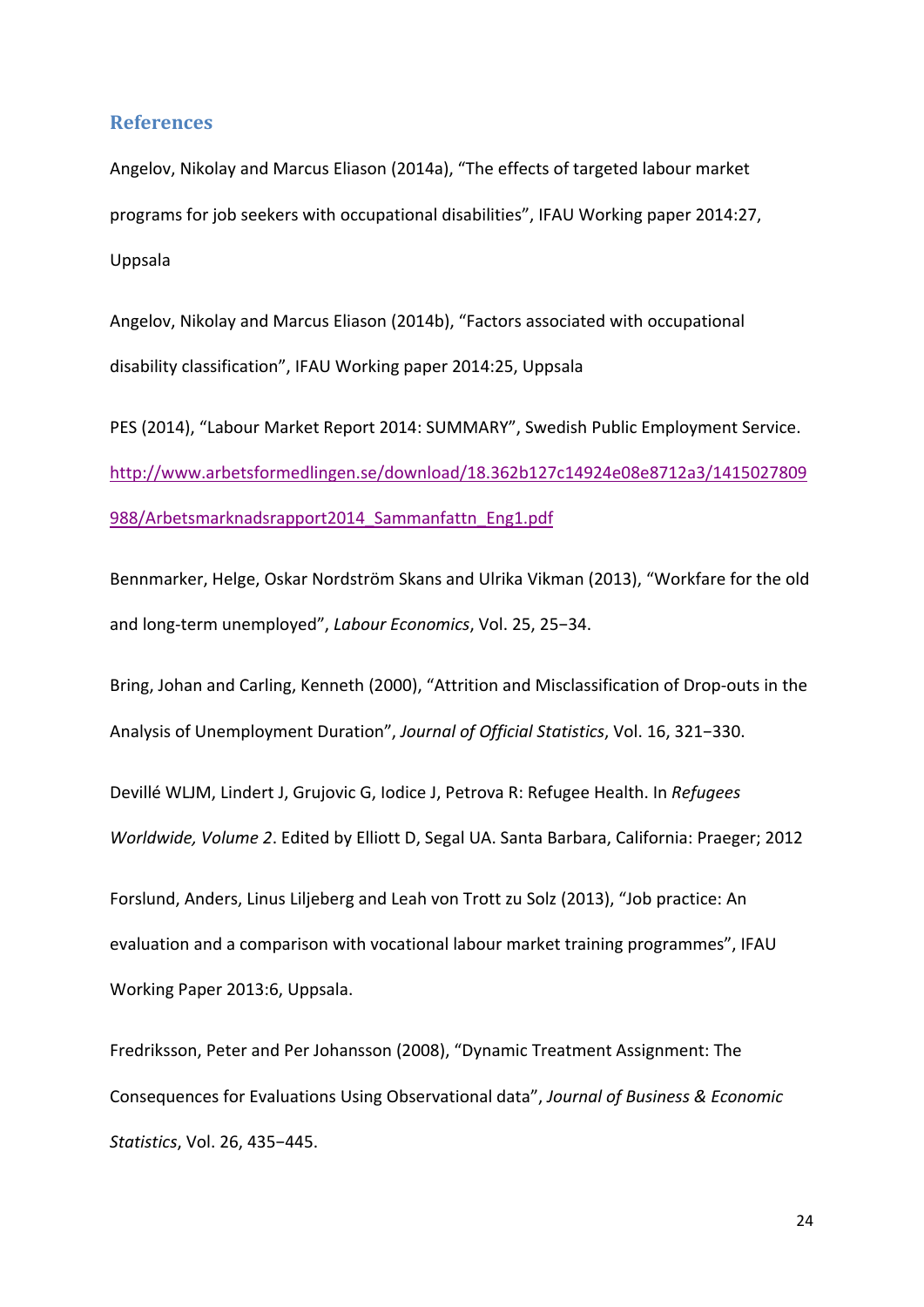Garsten, Christina and Kerstin Jabobsson (2013), "Sorting people in and out: The plasticity of the categories of employability, work capacity and disability as technologies of government", *Ephemera: Theory and Politics in Organization*, Vol. 13, 825−850.

Holmqvist, Mikael (2008), "Creating the Disabled Person: A case study of recruitment to 'work for the disabled' program", *Scandinavian Journal of Disability Research*, Vol. 10, 191−207.

Hartman, Laura (2011), "Swedish policies for the disabled. What do we know about the effects", presented at the conference *Labour Activation in a Time of High Unemployment*, November 13‐15, 2011.

Johansson, Per and Per Skedinger (2005), "Are objective, official measures of disability reliable?", IFAU Working Paper 2005:14, Uppsala.

Johansson, Per and Per Skedinger (2009), "Misreporting in register data on disability status: evidence from the Swedish Public Employment Service", *Empirical Economics*, Vol. 37, 411– 434.

Kluve, Jochen, Hilmar Schneider, Arne Uhlendorff and Zhong Zhao (2012), "Evaluating continuous training programmes by using the generalized propensity score", *Journal of the Royal Statistical Society: Series A (Statistics in Society)*, Vol. 175, 587–617.

Lechner, Michael (2008), "A note on endogenous control variables in causal studies", *Statistics & Probability Letters*, Vol. 78, 190–195.

Lechner, Michael and Rosalia Vazquez‐Alvarez (2011), "The effect of disability on labour market outcomes in Germany", *Applied Economics*, Vol. 43, 389–412.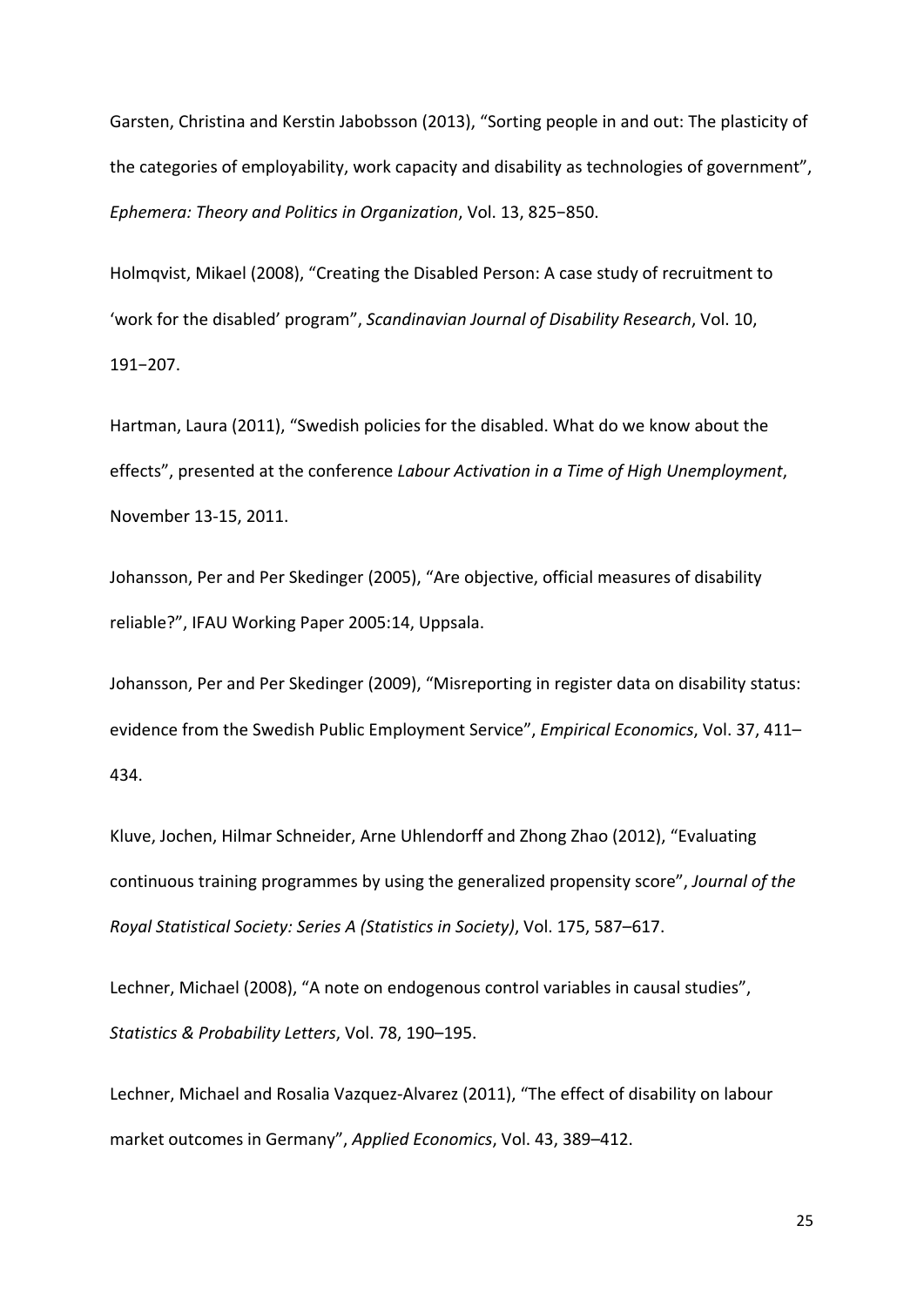Lechner, Michael and Stephan Wiehler (2013), "Does the Order and Timing of Active Labour Market Programmes Matter?", *Oxford Bulletin of Economics and Statistics*, Vol. 75, 180–212.

Mölsä, Mulki, Raija‐Leena Punamäki, Samuli I. Saarni, Marja Tiilikainen, Saija Kuittinen and Marja‐Liisa Honkasalo (2014), "Mental and somatic health and pre‐ and post‐migration factors among older Somali refugees in Finland", *Transcultural Psychiatry,* Vol. 51, 499–525.

Nuffield Foundation (2012), *Social trends and mental health: introducing the main findings* London: Nuffield Foundation

Regnér, Johan (2014), "Effekter av yrkesinriktad arbetsmarknadsutbildning för deltagare med funktionsnedsättning, 1999‐2006", IFAU‐Rapport 2014:13, Uppsala.

Regnér, Håkan (2002), "A nonexperimental evaluation of training programs for the unemployed in Sweden", *Labour Economics*, Vol. 9, 187–206.

Skedinger, Per and Barbro Widerstedt (2007), "Cream skimming in employment programmes for the disabled? Evidence from Sweden", *International Journal of Manpower*, Vol. 28, 694– 714.

Smida, Geert E., Gerty J. L. M. Lensvelt‐Muldersb, Jeroen W. Knipscheerca, Berthold P. R. Gersonsda and Rolf J. Kleberca (2011), "Late‐onset PTSD in unaccompanied refugee minors: exploring the predictive utility of depression and anxiety symptoms", *Journal of Clinical Child & Adolescent Psychology*, Vol. 40, 742–755.

Vono de Vilhena, Daniela, Anders Stenberg, Hans‐Peter Blossfeld, Elina Kilpi‐Jakonen and Yuliya Kosyakova (2012), "The Impact of Formal Adult Education on the Likelihood of Being Employed: a Comparative Overview", *Studies of Transition States and Societies*, (4.1), 48–68.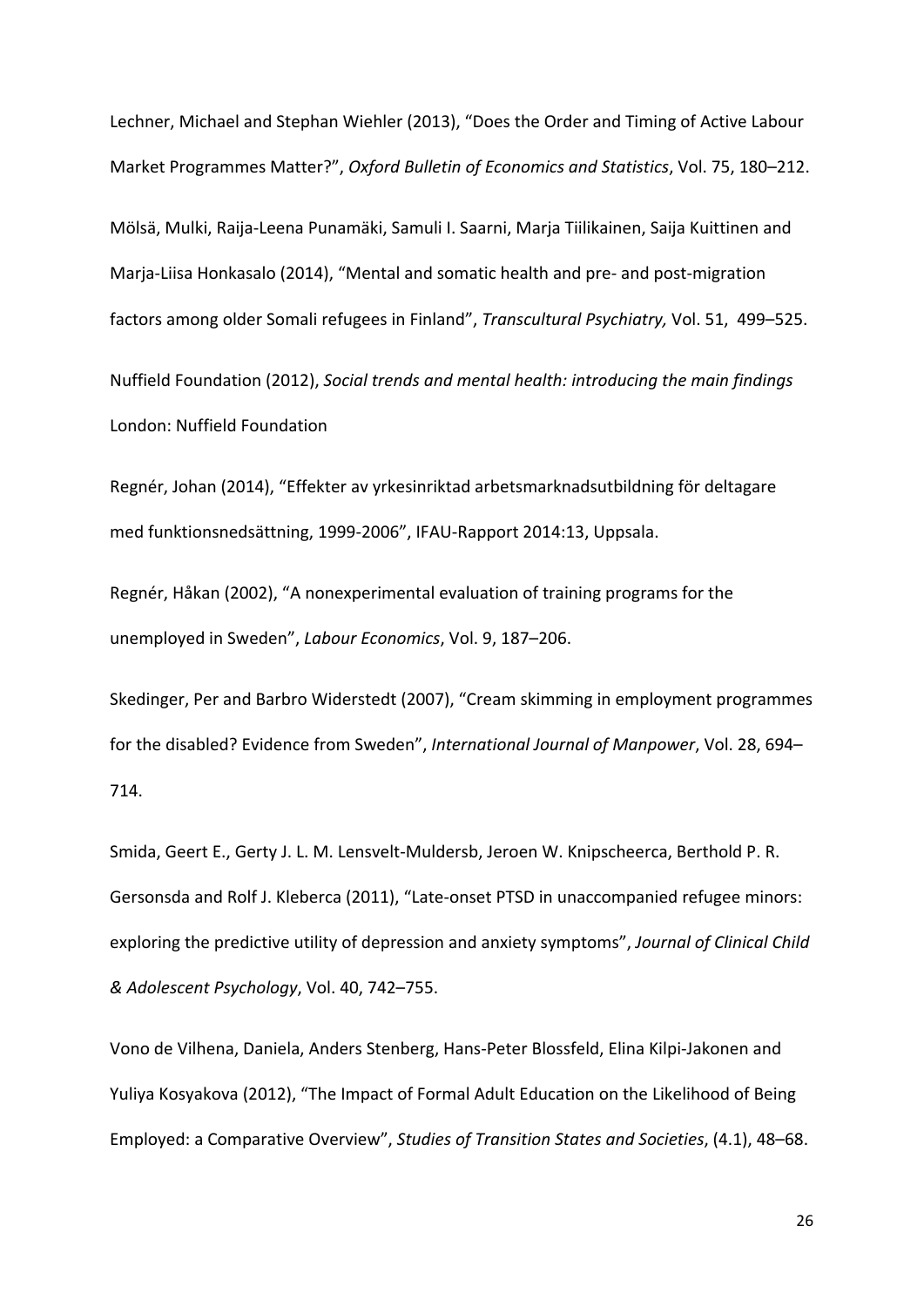Zhang, Junni L., Donald B. Rubin and Fabrizia Mealli (2009), "Likelihood‐Based Analysis of Causal Effects of Job‐Training Programs Using Principal Stratification", *Journal of the American Statistical Association*, Vol. 104, 166–176.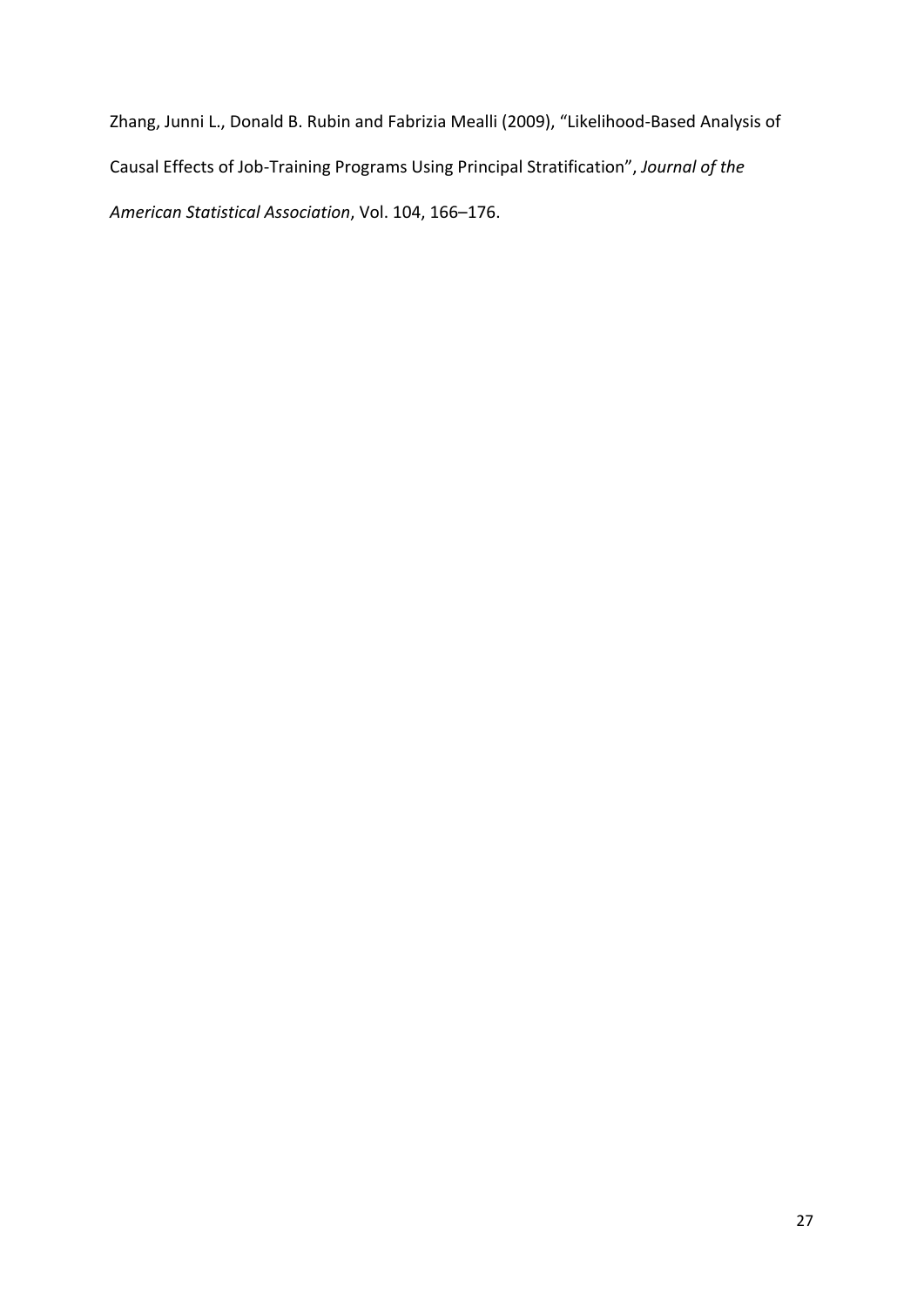## **Appendix**

Figure A1

Process map describing who will become observed or not observed in the researcher's

evaluations of ALMP programs in case one does not condition on that the work disability has

been registered before program start.



In case there is a positive effect of participating in the program under study, the share of persons *employed and not (!) being observed by the researcher that origin from the treatment sample will be larger than those from the control group.*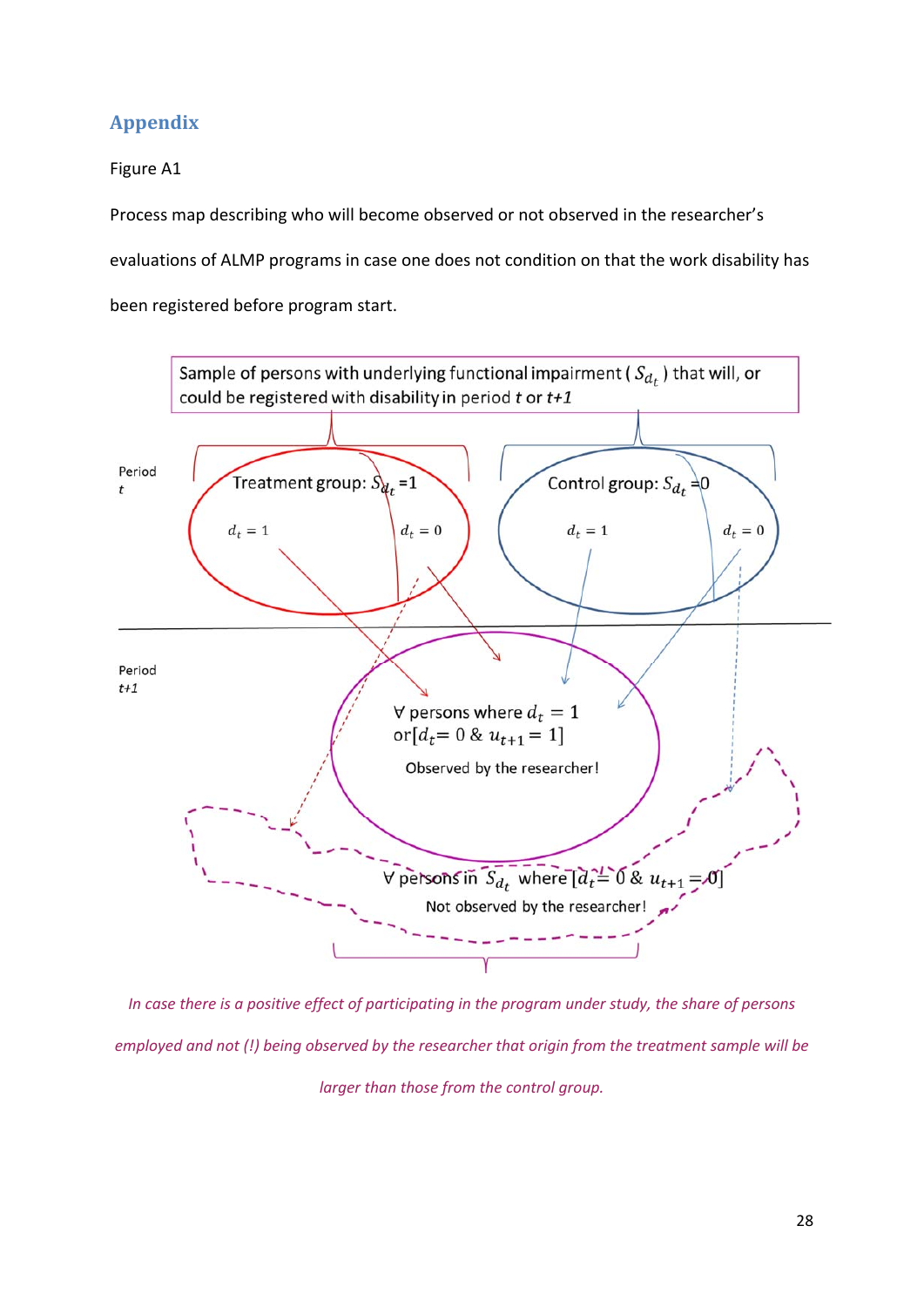#### Figure A2



Figure A2 shows that the proportion of people who at the time they entered the program had a registered code associated with mobility issues (codes 40, 41 and 42) were approximately stable when adding these numbers together, but somewhat declining in recent years. Another category declining over time regards the category "somatic disorders", comprising diagnoses such as epilepsy, diabetes, inflammatory bowel disease and psoriasis (code 51). In contrast, the numbers indicating mentally disability (code 61) and the share of persons with specific learning difficulties (code 92) have increased. Also the proportion of individuals who have general learning difficulties (code 71) went up somewhat. The proportion of persons having registered social medical problems (code 81) increased to become the second most frequent diagnosis among participants with registered disability code for program participants in the sample underlying results shown in figure 1.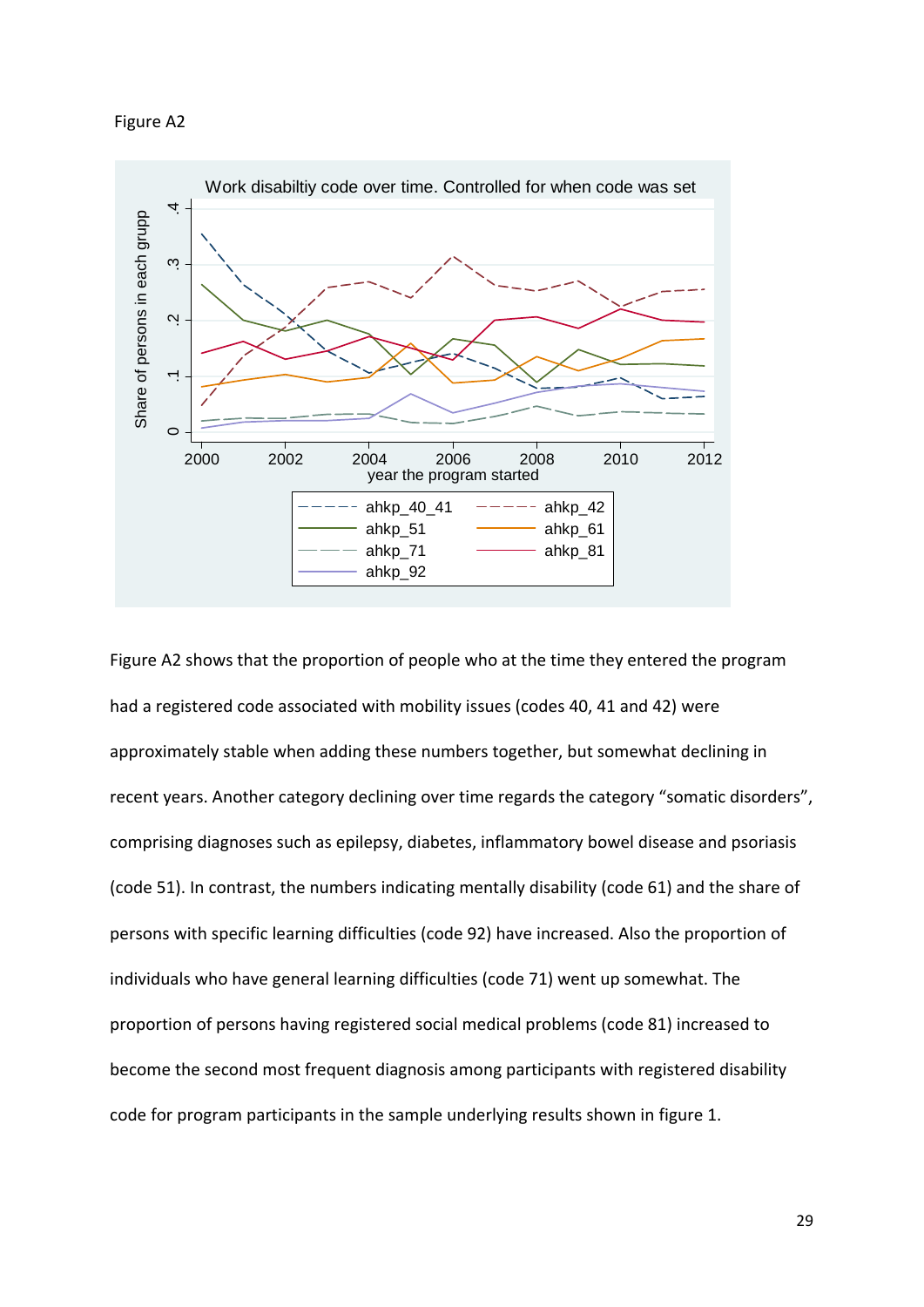



In figure A3 the proportions of different diagnoses for persons with work disability are shown when one does not account for the time of registration of work disability, i.e. the sample used for the results shown in figure 2. The most prominent difference compared to the shares shown in figure A2 is the somewhat smaller share of persons suffering from social medical problems (code 81) at the end of the observed period. On the other hand, the relative share diagnosed with mental disability (code 61) is somewhat larger on the whole time range covered here.